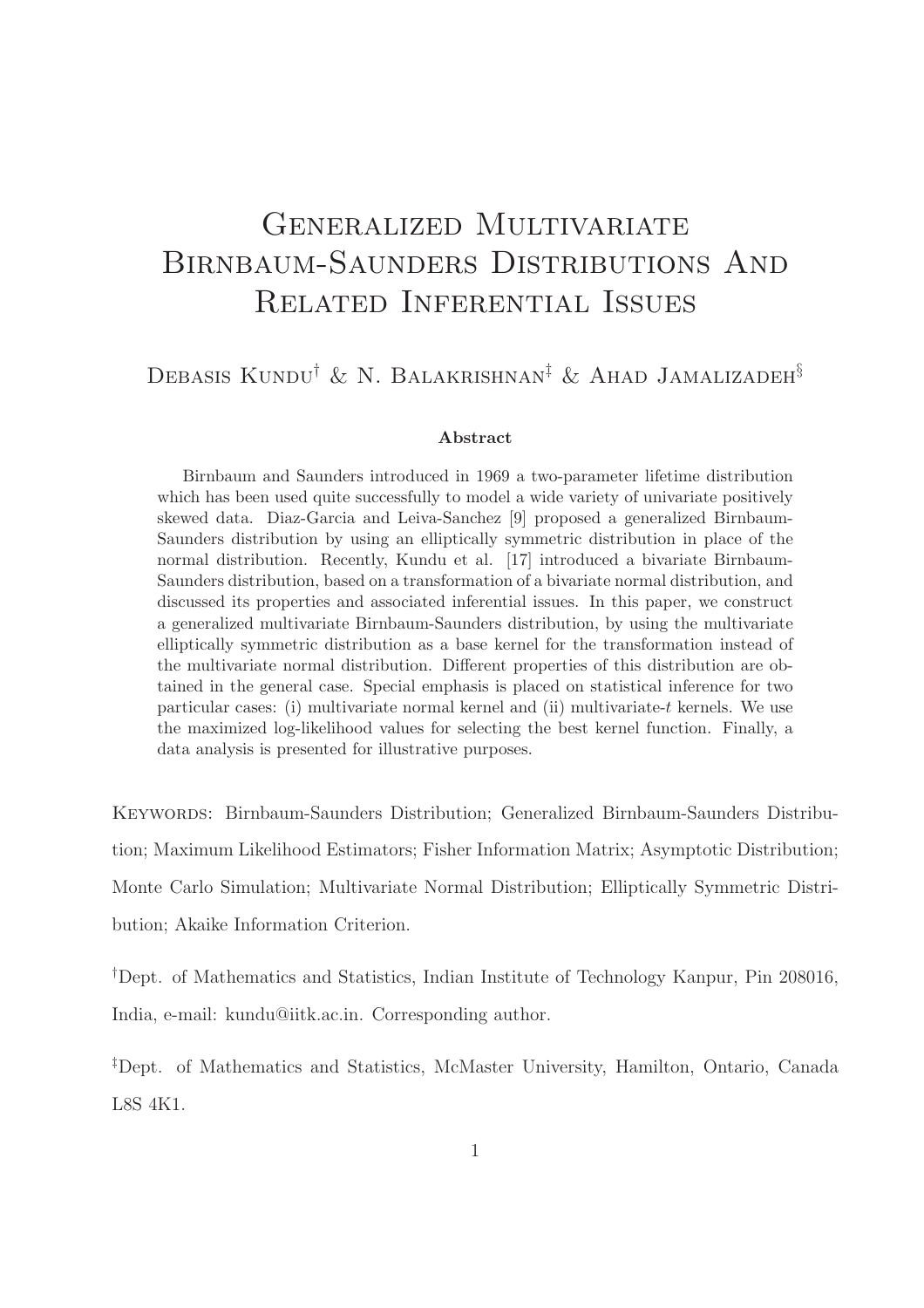§Dept. of Statistics, Faculty of Mathematics & Computer, Shahid Bahonar University of Kerman, Kerman, Iran 76169-14111.

### 1 INTRODUCTION

The univariate Birnbaum-Saunders (BS) distribution was originally introduced by Birnbaum and Saunders [5, 6] as a failure time distribution for fatigue failure of a unit caused under cyclic loading. The BS distribution can be defined in terms of a monotone transformation of the normal distribution. The cumulative distribution function (CDF) of a two-parameter BS random variable  $T$  is of the form

$$
F_T(t; \alpha, \beta) = \Phi\left[\frac{1}{\alpha} \left\{ \left(\frac{t}{\beta}\right)^{\frac{1}{2}} - \left(\frac{\beta}{t}\right)^{\frac{1}{2}} \right\} \right], \qquad t > 0, \quad \alpha > 0, \quad \beta > 0,
$$
 (1)

where  $\Phi(\cdot)$  is the standard normal cumulative distribution function. The corresponding probability density function (PDF) is

$$
f_T(t; \alpha, \beta) = \frac{1}{2\sqrt{2\pi}\alpha\beta} \left[ \left(\frac{\beta}{t}\right)^{\frac{1}{2}} + \left(\frac{\beta}{t}\right)^{\frac{3}{2}} \right] \exp\left[ -\frac{1}{2\alpha^2} \left(\frac{t}{\beta} + \frac{\beta}{t} - 2\right) \right], \quad t > 0. \quad (2)
$$

Hereafter, we will denote this distribution by  $BS(\alpha, \beta)$ . The parameters  $\alpha$  and  $\beta$  are the shape and scale parameters, respectively. Moreover,  $\beta$  is the median of the BS distribution. For various developments on the BS distribution, one may refer to Xiao et al. [27], Vilca et al. [26], and the references cited therein.

Diaz-Garcia and Leiva-Sanchez [9] introduced a generalized Birnbaum-Saunders (GBS) distribution by replacing the standard normal distribution function  $\Phi(\cdot)$  in (1) by an elliptically symmetric distribution. Recall that a random variable  $X$  follows an elliptically symmetric distribution if it has the probability density function (PDF)

$$
f_{EC}(x; \mu, \sigma^2, h^{(1)}) = \frac{c}{\sigma} h^{(1)} \left[ \frac{(x - \mu)^2}{\sigma^2} \right], \quad x \in \mathbb{R},
$$
 (3)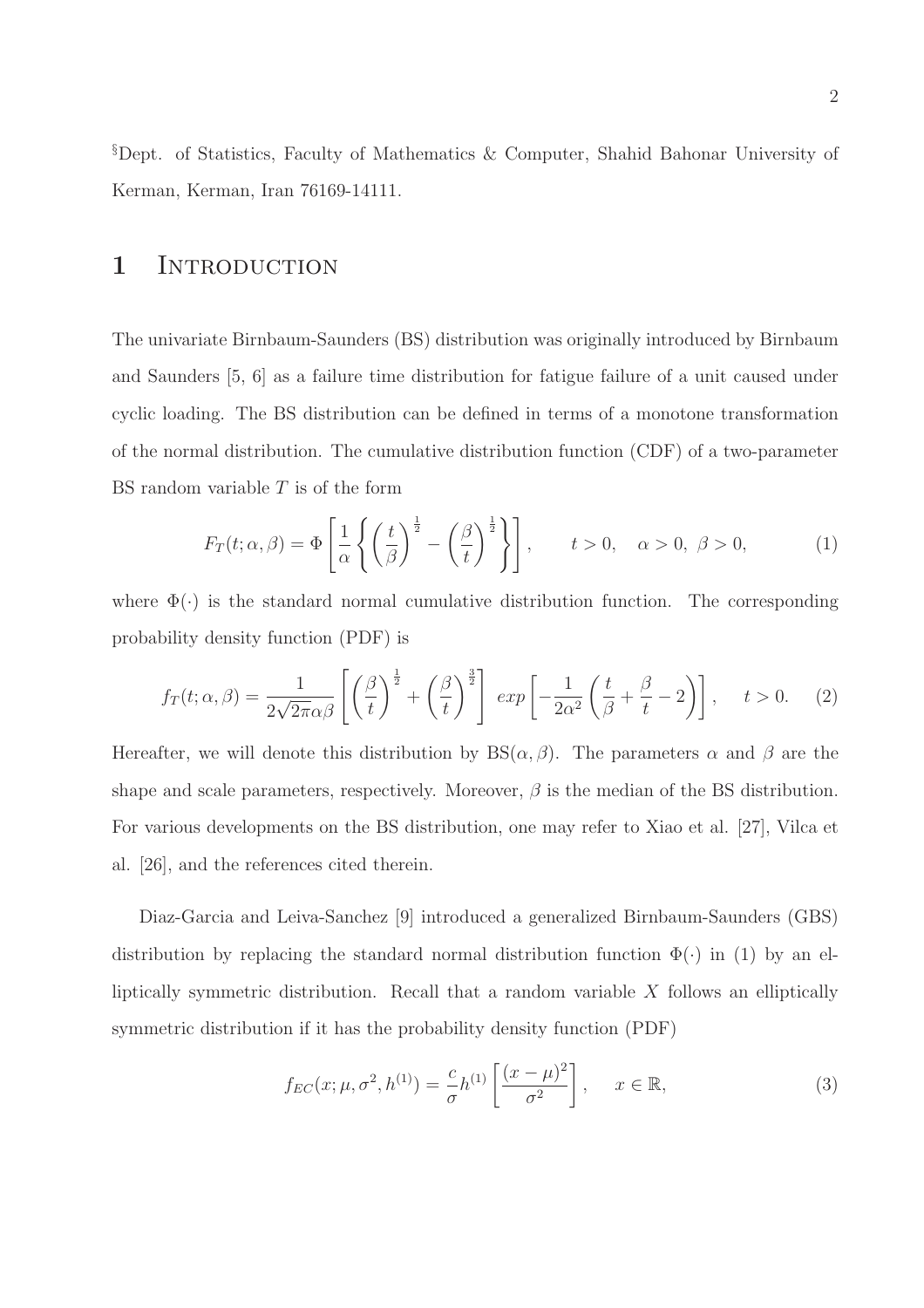where  $h^{(1)}(u) > 0$ , with  $u > 0$ , is a real-valued function. It corresponds to the kernel of the PDF of  $X$ , and  $c$  is the normalizing constant. From now on, we will denote this by  $EC(\mu, \sigma^2, h^{(1)})$ . Thus, a random variable T is said to have the GBS distribution, with parameters  $\alpha$ ,  $\beta$  and kernel  $h^{(1)}$ , if its CDF is

$$
F_T(t; \alpha, \beta, h^{(1)}) = P(T \le t) = F_{EC} \left[ \frac{1}{\alpha} \left\{ \left( \frac{t}{\beta} \right)^{\frac{1}{2}} - \left( \frac{\beta}{t} \right)^{\frac{1}{2}} \right\}; h^{(1)} \right],
$$
 (4)

where  $F_{EC}(\cdot; h^{(1)})$  denotes the CDF of  $EC(0, 1, h^{(1)})$ . These authors then discussed different properties of the GBS, and noted that the GBS can be more flexible than the BS distribution as it has a broader range for coefficients of skewness and kurtosis. It will, therefore, be more useful for data analytic purposes; see, for example, Leiva et al. [19].

Recently, Kundu et al. [17] introduced a five-parameter bivariate Birnbaum-Saunders distribution by using the same monotone transformation on two variables possessing jointly a bivariate normal distribution. The cumulative distribution function of the bivariate BS random vector  $(T_1, T_2)^T$  is of the form

$$
P(T_1 \le t_1, T_2 \le t_2) = \Phi_2 \left[ \frac{1}{\alpha_1} \left( \sqrt{\frac{t_1}{\beta_1}} - \sqrt{\frac{\beta_1}{t_1}} \right), \frac{1}{\alpha_2} \left( \sqrt{\frac{t_2}{\beta_2}} - \sqrt{\frac{\beta_2}{t_2}} \right); \rho \right] \tag{5}
$$

for  $t_1 > 0$ ,  $t_2 > 0$ , where  $\alpha_1 > 0$ ,  $\beta_1 > 0$ ,  $\alpha_2 > 0$ ,  $\beta_2 > 0$ ,  $-1 < \rho < 1$ , and  $\Phi_2(u, v; \rho)$  is the joint cumulative distribution function of a standard bivariate normal vector  $(Z_1, Z_2)^T$ with correlation coefficient  $\rho$ . When  $(T_1, T_2)^T$  has the bivariate BS distribution as in (5), then evidently  $T_1$  and  $T_2$  have univariate BS distributions as marginals. These authors then discussed several properties of this bivariate BS distribution and associated inferential issues.

The main purpose of this paper is to introduce a generalized multivariate Birnbaum-Saunders (GMBS) distribution by using the multivariate elliptically symmetric distribution in place of the multivariate normal distribution. We then discuss different properties of the proposed GMBS distribution in the general case. For statistical inference, we consider two special cases in detail, namely, when the kernel function is (i) a multivariate normal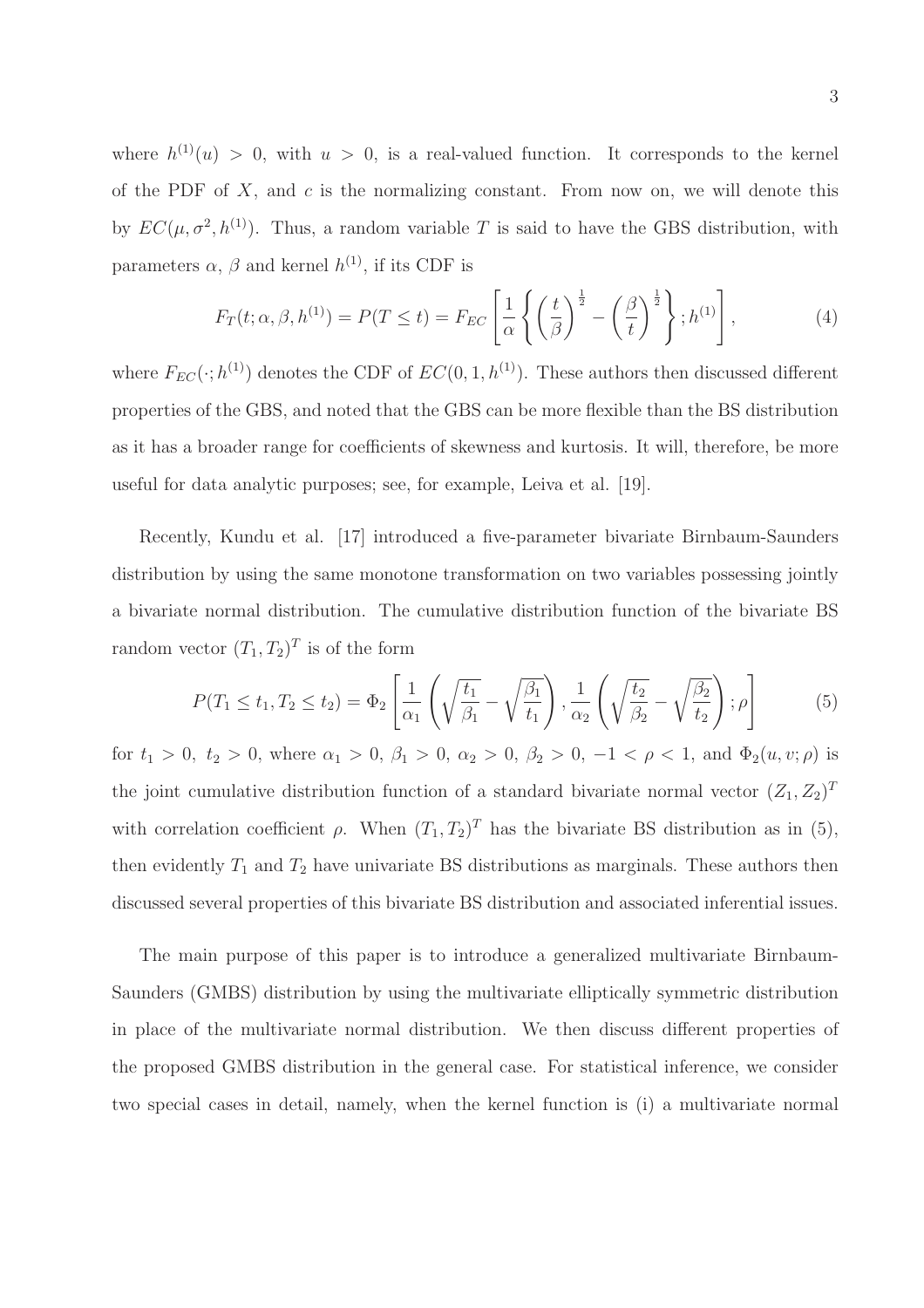distribution and (ii) a multivariate *t*-distribution with specified degrees of freedom. The problem of choosing a proper kernel is an important problem in data analysis. Here, we use the maximized log-likelihood values for choosing the best kernel function. Finally, we present a numerical example for the purpose of illustrating the model as well as the inferential methods developed here, in which it is shown that the GMBS distribution with multivariate t kernel fits better than the model based on the multivariate normal kernel.

The rest of this paper is organized as follows. In Section 2, we present all pertinent preliminary details. In Section 3, we introduce the GMBS distribution and discuss different properties. Maximum likelihood estimates of the model parameters and associated inference for two specific kernels of multivariate normal and multivariate t are described in Section 4. A numerical example is presented in Section 5 for illustrative purposes, and finally some concluding remarks are made in Section 6.

### 2 Preliminaries

#### 2.1 ELLIPTICALLY SYMMETRIC DISTRIBUTION

DEFINITION 1: A p-dimensional random vector  $\boldsymbol{X}$  is said to have an elliptically symmetric distribution with p-dimensional location vector  $\mu$ , a  $p \times p$  positive definite dispersion matrix  $\Sigma$ , and the density generator  $h^{(p)}(\cdot)$ , if the PDF of  $X$  is of the form (see Fang et al. [10] and Anderson and Fang [2])

$$
f_{EC_p}(\boldsymbol{x}; \boldsymbol{\mu}, \boldsymbol{\Sigma}, h^{(p)}) = c_p |\boldsymbol{\Sigma}|^{-\frac{1}{2}} h^{(p)}(w(\boldsymbol{x})), \quad \boldsymbol{x} \in \mathbb{R}^p,
$$
\n(6)

where  $w(\boldsymbol{x}): \mathbb{R}^p \to \mathbb{R}_+$  with  $w(\boldsymbol{x}) = (\boldsymbol{x} - \boldsymbol{\mu})^T \boldsymbol{\Sigma}^{-1} (\boldsymbol{x} - \boldsymbol{\mu}), h^{(p)} : \mathbb{R}_+ \to \mathbb{R}_+, c_p > 0$ , and

$$
\int_{\mathbb{R}^p} f_{EC_p}(\boldsymbol{x}; \boldsymbol{\mu}, \boldsymbol{\Sigma}, h^{(p)}) d\boldsymbol{x} = 1.
$$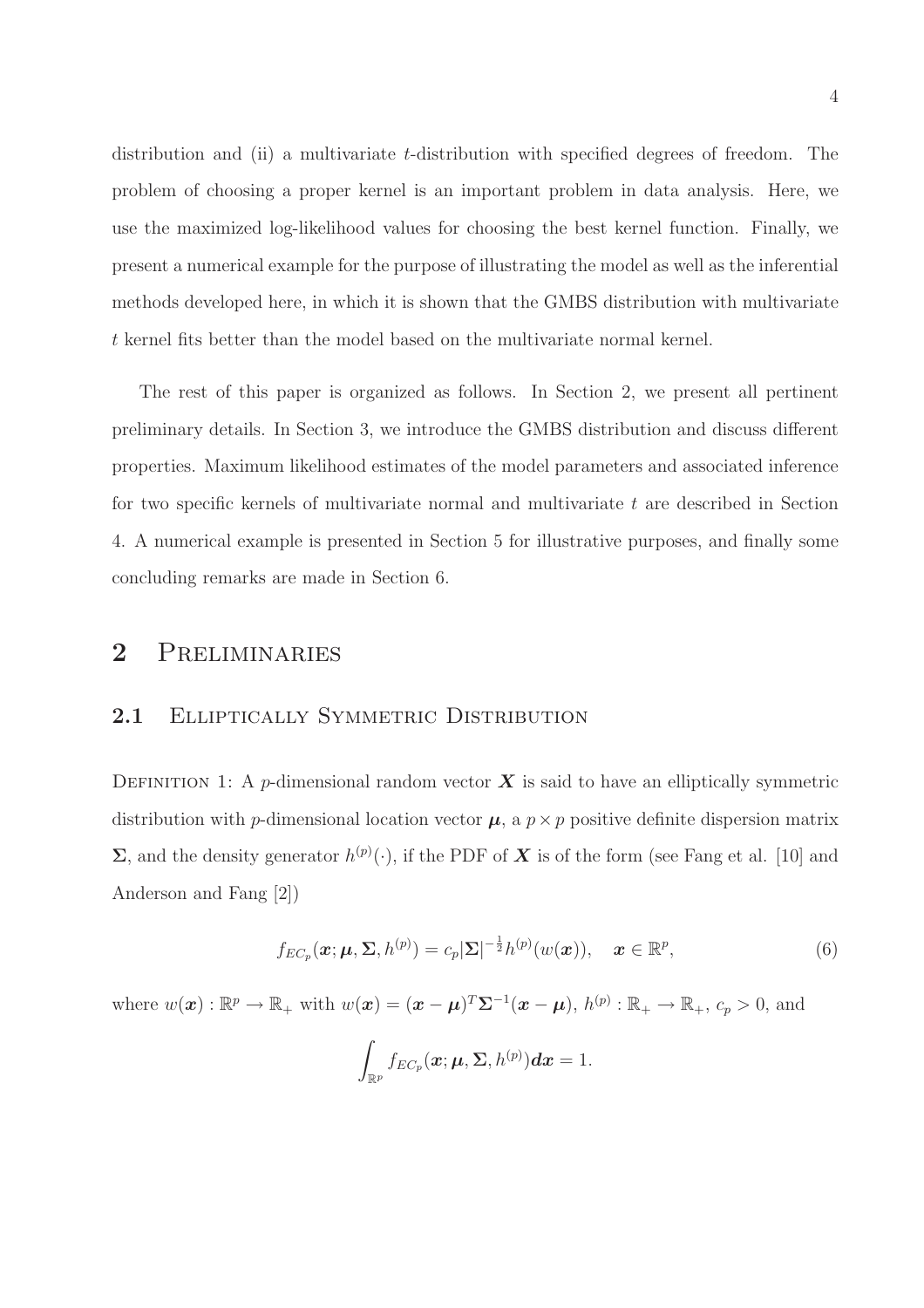In what follows, we shall denote  $f_{EC_p}(\mathbf{x}; 0, \Sigma, h^{(p)})$  simply by  $f_{EC_p}(\mathbf{x}; \Sigma, h^{(p)})$  and the corresponding random vector by  $EC_p(\Sigma, h^{(p)})$ . It should be mentioned here that a more general definition of an elliptically symmetric distribution in terms of the characteristic function also exists; see, for example, Cambanis et al. [7], but we shall restrict our attention to the one based on (6). It is well known that this family of distributions is closed under linear transformation, marginalization and conditioning. In particular, if  $X \sim EC_p(\mu, \Sigma, h^{(p)})$ , then  $\Sigma^{-1/2}(\boldsymbol{X}-\boldsymbol{\mu}) \sim \text{EC}_p(\boldsymbol{0}, \boldsymbol{I}_p, h^{(p)})$ , where  $\boldsymbol{I}_p$  is the  $p \times p$  identity matrix.

We now present different examples of the elliptically symmetric distribution, which are obtained with different choices of  $h^{(p)}(\cdot)$ .

Example 1: Multivariate (p-variate) Normal Distribution

$$
h^{(p)}(x) = e^{-x/2} \quad \text{and} \quad c_p = (2\pi)^{-p/2}.
$$
 (7)

This is undoubtedly the most popular elliptically symmetric distribution.

Example 2: Symmetric Kotz type distribution

$$
h^{(p)}(x) = x^{\beta - 1} e^{-\lambda x^{\delta}} \quad \text{and} \quad c_p = \frac{\delta \Gamma(p/2)}{\pi^{p/2} \Gamma((2\beta + p - 2)/2\delta)} \lambda^{(2\beta + p - 2)/2\delta}, \tag{8}
$$

where  $\delta > 0$ ,  $\lambda > 0$ ,  $2\beta + p > 2$ . When  $\beta = \delta = 1$  and  $\lambda = 1/2$ , it reduces to the *p*-variate normal distribution. When  $\beta = 1$  and  $\lambda = 1/2$ , it is known as the multivariate power normal distribution.

EXAMPLE 3: Multivariate t-distribution (with  $\nu > 0$  degrees of freedom)

$$
h^{(p)}(x) = \left(1 + \frac{x}{\nu}\right)^{-(\nu+p)/2} \quad \text{and} \quad c_p = \frac{\Gamma\left(\frac{\nu+p}{2}\right)}{\Gamma\left(\frac{\nu}{2}\right)(\nu\pi)^{p/2}}.\tag{9}
$$

Example 4: Symmetric multivariate Pearson Type VII distribution

$$
h^{(p)}(x) = \left(1 + \frac{x}{\theta}\right)^{-\xi} \quad \text{and} \quad c_p = \frac{\Gamma(\xi)}{\Gamma(\xi - p/2)(\theta \pi)^{p/2}},\tag{10}
$$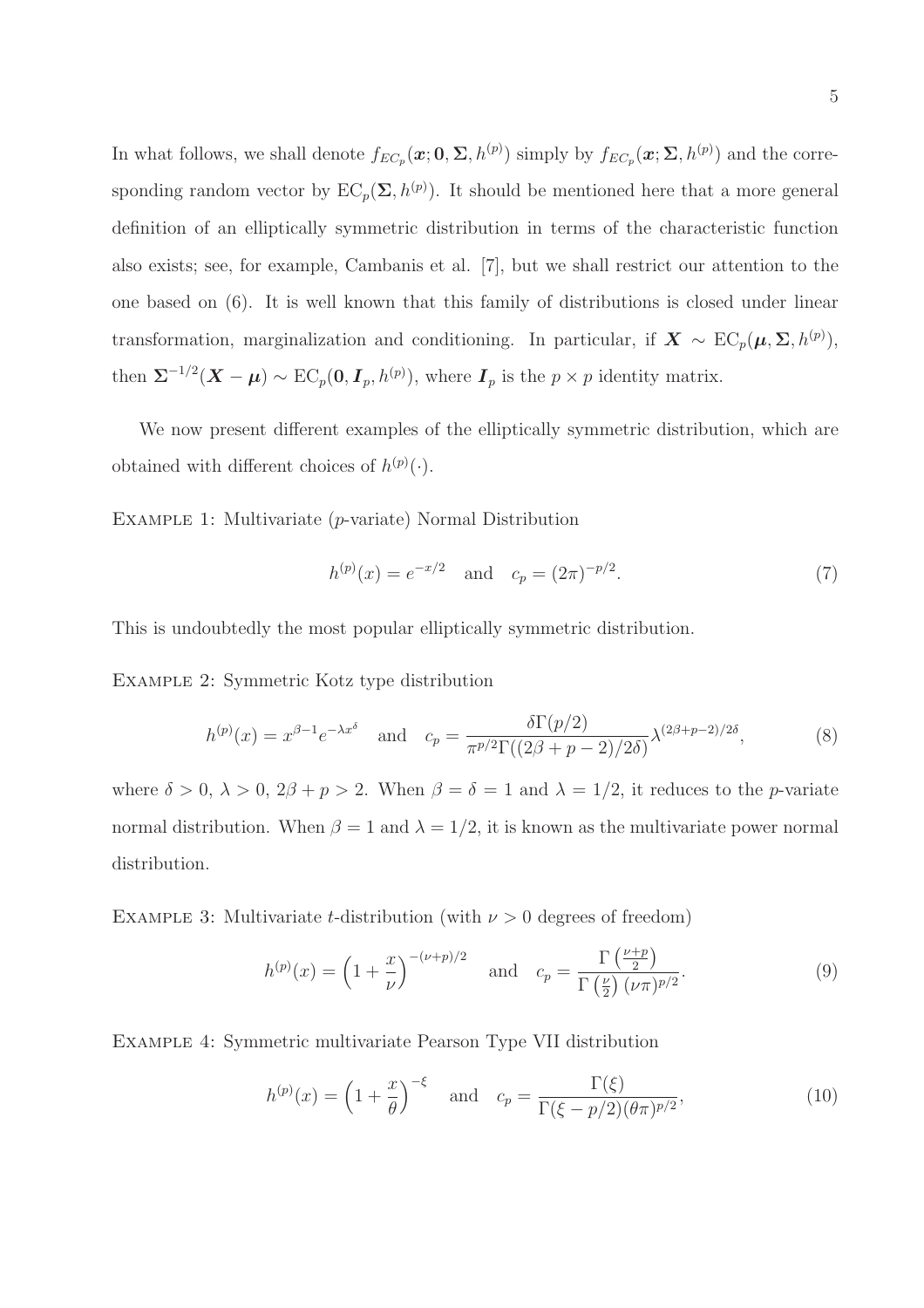where  $\xi > p/2$  and  $\theta > 0$ . When  $\xi = (\nu + p)/2$  and  $\theta = \nu$ , it becomes the multivariate t-distribution. For  $\theta = 1$  and  $\xi = (p+1)/2$ , it becomes the multivariate Cauchy distribution.

We need the following notation for further developments. The p-dimensional vectors  $\boldsymbol{X}$ and  $\mu$  and the  $p \times p$  matrix  $\Sigma$  are partitioned as follows:

$$
\boldsymbol{X} = \begin{pmatrix} \boldsymbol{X}_1 \\ \boldsymbol{X}_2 \end{pmatrix}, \ \boldsymbol{\mu} = \begin{pmatrix} \boldsymbol{\mu}_1 \\ \boldsymbol{\mu}_2 \end{pmatrix}, \ \boldsymbol{\Sigma} = \begin{pmatrix} \boldsymbol{\Sigma}_{11} & \boldsymbol{\Sigma}_{12} \\ \boldsymbol{\Sigma}_{21} & \boldsymbol{\Sigma}_{22} \end{pmatrix}, \tag{11}
$$

where  $X_1$  and  $\mu_1$  are  $q \times 1$  vectors and  $\Sigma_{11}$  is a  $q \times q$  matrix, and all the remaining partitioned elements are defined so that the corresponding orders match. Then, we have the following lemma, proof of which can be found in Fang et al. [10], for example.

LEMMA 1: If  $\mathbf{X} \sim \text{EC}_p(\boldsymbol{\mu}, \boldsymbol{\Sigma}, h^{(p)})$ , then:

(a) 
$$
\mathbf{X}_1 \sim \text{EC}_q(\boldsymbol{\mu}_1, \boldsymbol{\Sigma}_{11}, h^{(q)})
$$
 and  $\mathbf{X}_2 \sim \text{EC}_{p-q}(\boldsymbol{\mu}_2, \boldsymbol{\Sigma}_{22}, h^{(p-q)});$   
\n(b)  $\mathbf{X}_1 | (\mathbf{X}_2 = \mathbf{x}_2) \sim \text{EC}_q(\boldsymbol{\mu}_1 + \boldsymbol{\Sigma}_{12} \boldsymbol{\Sigma}_{22}^{-1} (\mathbf{x}_2 - \boldsymbol{\mu}_2), \boldsymbol{\Sigma}_{11} - \boldsymbol{\Sigma}_{12} \boldsymbol{\Sigma}_{22}^{-1} \boldsymbol{\Sigma}_{21}, h^{(q)}_{v(\boldsymbol{\mathcal{X}}_2)}),$ 

where  $v(x_2) = (x_2 - \mu_2)^T \Sigma_{22}^{-1} (x_2 - \mu_2)$ , and  $h_q^{(q)}$  and  $h_a^{(q)}$  can be expressed in terms of  $h^{(p)}$ , as

$$
h^{(q)}(u) = \frac{\pi^{(p-q)/2}}{\Gamma((p-q)/2)} \int_0^\infty x^{\frac{p-q}{2}-1} h^{(p)}(u+x) dx \quad \text{and} \quad h_a^{(q)}(u) = \frac{h^{(p)}(u+a)}{h^{(p-q)}(a)}.
$$

### 3 Generalized Multivariate BS Distribution

#### 3.1 DEFINITION

DEFINITION 2: Let  $\alpha, \beta \in \mathbb{R}^p$ , where  $\alpha = (\alpha_1, \dots, \alpha_p)^T$  and  $\beta = (\beta_1, \dots, \beta_p)^T$ , with  $\alpha_i > 0, \beta_i > 0$  for  $i = 1, \dots, p$ . Let  $\Gamma$  be a  $p \times p$  positive-definite correlation matrix. Then, the random vector  $\mathbf{T} = (T_1, \dots, T_p)^T$  is said to have a generalized multivariate Birnbaum-Saunders distribution with parameters  $(\alpha, \beta, \Gamma)$  and the density generator  $h^{(p)}$ , denoted by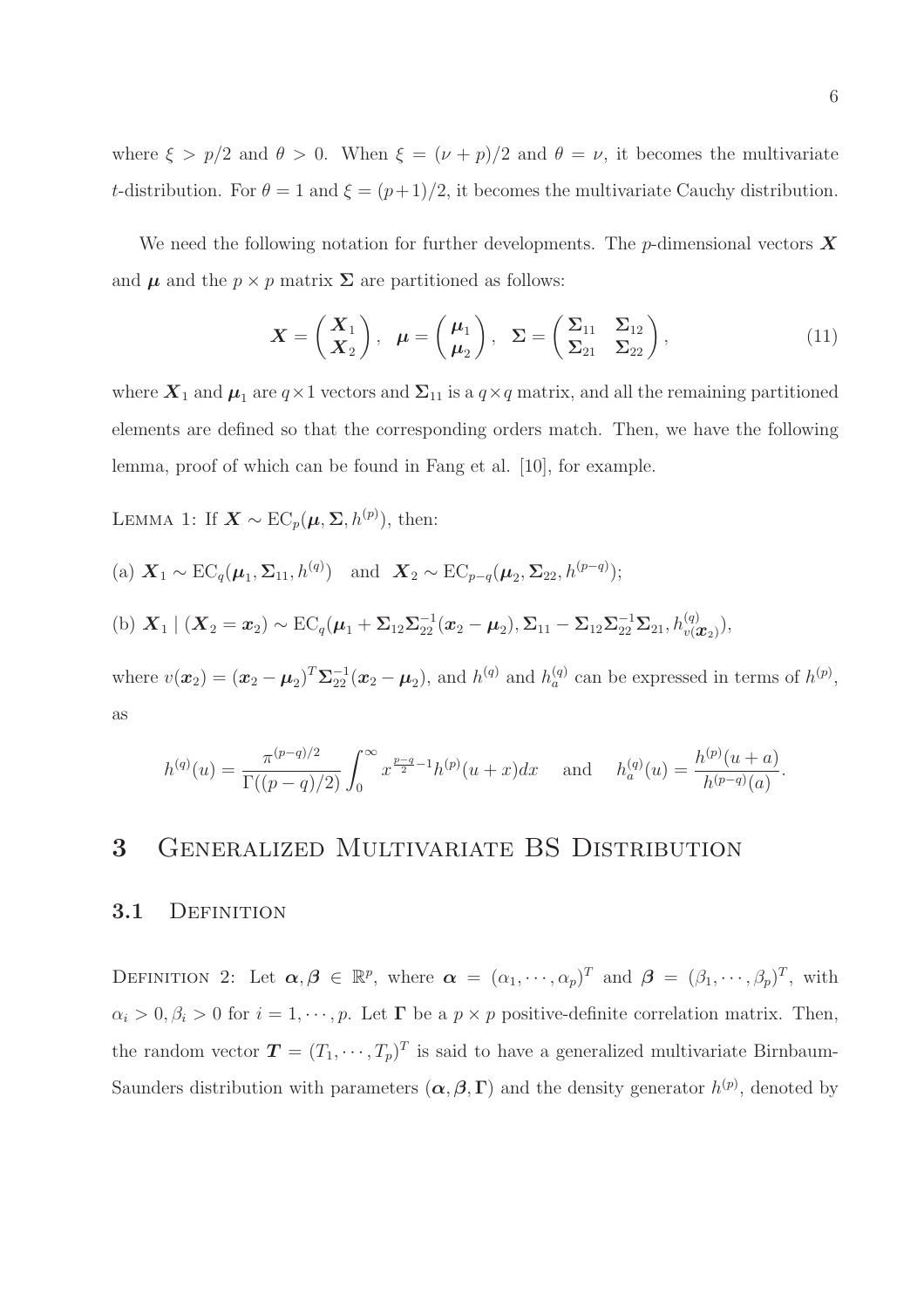$\mathbf{T} \sim \text{GBS}_p(\boldsymbol{\alpha}, \boldsymbol{\beta}, \boldsymbol{\Gamma}, h^{(p)}),$  if the CDF of  $\boldsymbol{T}$ , i.e.,  $P(\boldsymbol{T} \leq \boldsymbol{t}) = P(T_1 \leq t_1, \cdots, T_p \leq t_p),$  is given by

$$
P(\mathbf{T} \leq \mathbf{t}) = F_{EC_p} \left[ \frac{1}{\alpha_1} \left( \sqrt{\frac{t_1}{\beta_1}} - \sqrt{\frac{\beta_1}{t_1}} \right), \cdots, \frac{1}{\alpha_p} \left( \sqrt{\frac{t_p}{\beta_p}} - \sqrt{\frac{\beta_p}{t_p}} \right); \Gamma, h^{(p)} \right] \tag{12}
$$

for  $t > 0$ , where  $F_{EC_p}(\cdot; \Gamma, h^{(p)})$  denotes the CDF of  $EC_p(\Gamma, h^{(p)})$ . The corresponding joint PDF of  $\boldsymbol{T} = (T_1, \cdots, T_p)^T$  is, for  $\boldsymbol{t} > \boldsymbol{0}$ ,

$$
f_{\boldsymbol{T}}(t; \boldsymbol{\alpha}, \boldsymbol{\beta}, \boldsymbol{\Gamma}) = f_{EC_p} \left( \frac{1}{\alpha_1} \left( \sqrt{\frac{t_1}{\beta_1}} - \sqrt{\frac{\beta_1}{t_1}} \right), \cdots, \frac{1}{\alpha_p} \left( \sqrt{\frac{t_p}{\beta_p}} - \sqrt{\frac{\beta_p}{t_p}} \right); \boldsymbol{\Gamma}, h^{(p)} \right) \times \prod_{i=1}^p \frac{1}{2\alpha_i \beta_i} \left\{ \left( \frac{\beta_i}{t_i} \right)^{\frac{1}{2}} + \left( \frac{\beta_i}{t_i} \right)^{\frac{3}{2}} \right\},
$$
\n(13)

where  $f_{EC_p}(\cdot)$  is as given in (6).

#### 3.2 MARGINAL AND CONDITIONAL DISTRIBUTIONS

The following theorem provides the marginal and conditional distributions of  $\mathrm{GBS}_p(\boldsymbol{\alpha}, \boldsymbol{\beta}, \boldsymbol{\Gamma}, h^{(p)}).$ 

THEOREM 1: Let  $T \sim \text{GBS}_p(\boldsymbol{\alpha}, \boldsymbol{\beta}, \boldsymbol{\Gamma}, h^{(p)})$ , and further  $T, \boldsymbol{\alpha}, \boldsymbol{\beta}, \boldsymbol{\Gamma}$  be partitioned as follows:

$$
T = \begin{pmatrix} T_1 \\ T_2 \end{pmatrix}, \quad \alpha = \begin{pmatrix} \alpha_1 \\ \alpha_2 \end{pmatrix}, \quad \beta = \begin{pmatrix} \beta_1 \\ \beta_2 \end{pmatrix}, \quad \Gamma = \begin{pmatrix} \Gamma_{11} & \Gamma_{12} \\ \Gamma_{21} & \Gamma_{22} \end{pmatrix}, \tag{14}
$$

where  $T_1, \alpha_1, \beta_1$  are all  $q \times 1$  vectors and  $\Gamma_{11}$  is a  $q \times q$  matrix, with the remaining elements all defined suitably so that the corresponding orders match. Then, we have:

(a)  $\mathbf{T}_1 \sim \text{GBS}_q(\boldsymbol{\alpha}_1, \boldsymbol{\beta}_1, \boldsymbol{\Gamma}_{11}, h^{(q)})$  and  $\mathbf{T}_2 \sim \text{GBS}_{p-q}(\boldsymbol{\alpha}_2, \boldsymbol{\beta}_2, \boldsymbol{\Gamma}_{22}, h^{(p-q)})$ , where  $h^{(q)}$  and  $h^{(p-q)}$  can be obtained in terms of  $h^{(p)}$ ;

(b) The conditional CDF of  $T_1$ , given  $T_2 = t_2$ , is

$$
P[\boldsymbol{T}_1 \leq \boldsymbol{t}_1 | \boldsymbol{T}_2 = \boldsymbol{t}_2] = F_{EC_q}(\boldsymbol{w};\boldsymbol{\Gamma}_{11.2}, h_{a(\boldsymbol{\mathcal{V}}_2)}^{(q)}),
$$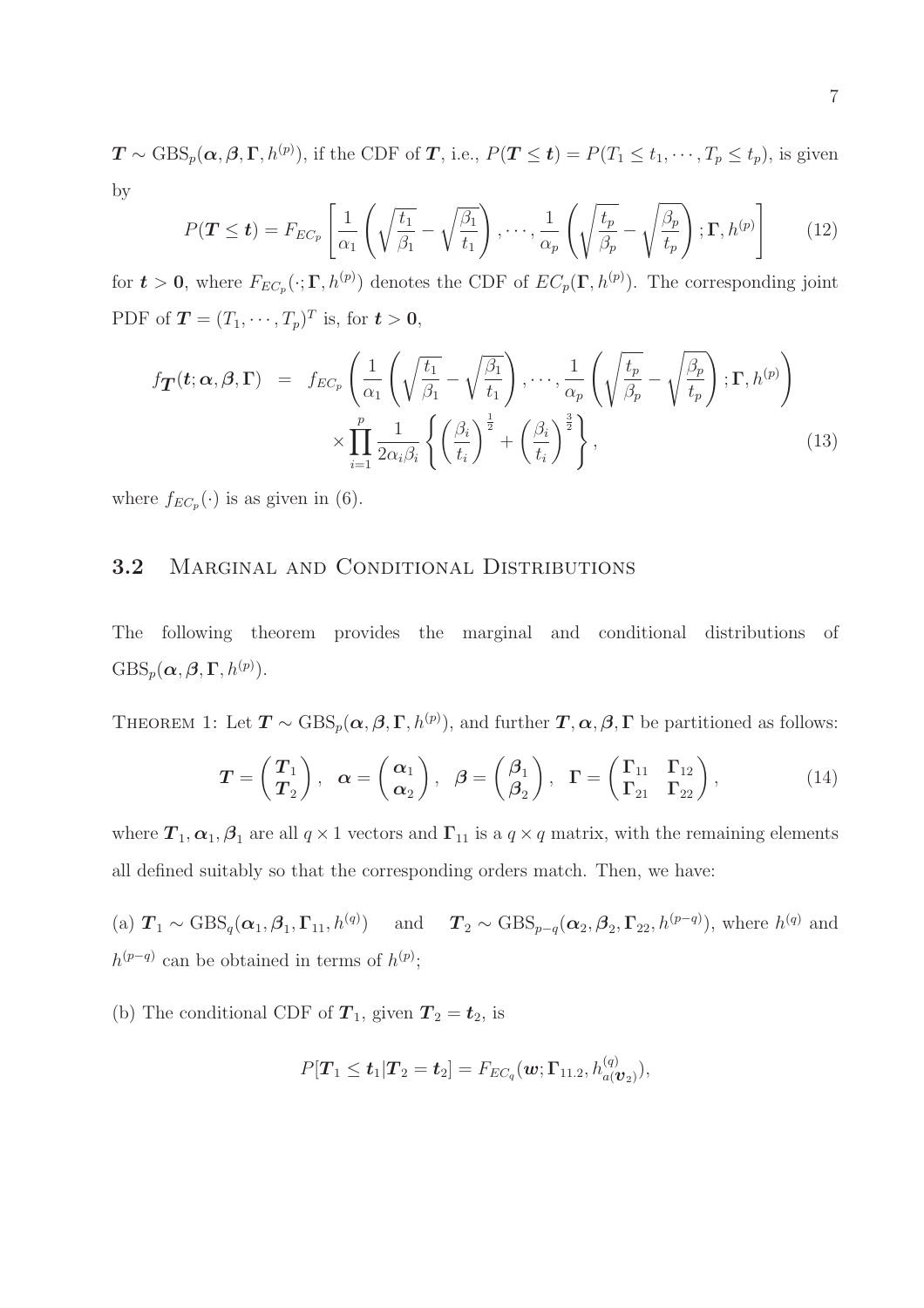where

$$
\mathbf{w} = \mathbf{v}_1 - \mathbf{\Gamma}_{12} \mathbf{\Gamma}_{22}^{-1} \mathbf{v}_2, \qquad \mathbf{v} = (v_1 \cdots, v_p)^T, \qquad v_i = \frac{1}{\alpha_i} \left( \sqrt{\frac{t_i}{\beta_i}} - \sqrt{\frac{\beta_i}{t_i}} \right) \text{ for } i = 1, \cdots, p,
$$

$$
\mathbf{\Gamma}_{11.2} = \mathbf{\Gamma}_{11} - \mathbf{\Gamma}_{12} \mathbf{\Gamma}_{22}^{-1} \mathbf{\Gamma}_{21}, \quad \mathbf{v} = \begin{pmatrix} \mathbf{v}_1 \\ \mathbf{v}_2 \end{pmatrix}, \text{ and } a(\mathbf{v}_2) = \mathbf{v}_2^T \mathbf{\Gamma}_{22}^{-1} \mathbf{v}_2,
$$

where  $v_1$  and  $v_2$  are vectors of dimensions q and  $(p - q)$ , respectively;

(c) The conditional PDF of  $T_1$ , given  $T_2 = t_2$ , is

$$
f_{\boldsymbol{T}_{1}|(\boldsymbol{T}_{2}=\boldsymbol{t}_{2})}(\boldsymbol{t}_{1})=f_{EC_{q}}(\boldsymbol{w};\boldsymbol{\Gamma}_{12},h_{a(\boldsymbol{v}_{2})}^{(q)})\prod_{i=1}^{q}\frac{1}{2\alpha_{i}\beta_{i}}\left\{\left(\frac{\beta_{i}}{t_{i}}\right)^{\frac{1}{2}}+\left(\frac{\beta_{i}}{t_{i}}\right)^{\frac{3}{2}}\right\}.
$$
 (15)

PROOF: Part (a) follows readily from (12) by letting  $t_{q+1} \to \infty, \dots, t_p \to \infty$ .

For the proof of Part (b), if  $V_i =$ 1  $\alpha_i$  $\int \sqrt{T_i}$  $\overline{\beta_i}$  –  $\sqrt{\beta_i}$  $T_i$ ! , then we have  $V =$  $\left( V_1 \right)$  $\boldsymbol{V}_2$  $\setminus$ ∼  $EC_p$  $\sqrt{ }$ 0,  $\left[\begin{array}{cc} \Gamma_{11} & \Gamma_{12} \ \Gamma_{21} & \Gamma_{22} \end{array}\right], h^{(p)}$  $\setminus$ , where  $\bm{V}_1 = (V_1, \cdots, V_q)^T$  and  $\bm{V}_2 = (V_{q+1}, \cdots, V_p)^T$  are  $q \times 1$ and  $(p - q) \times 1$  vectors, respectively, and  $\Gamma_{ij}$  (for  $i, j = 1, 2$ ) are as defined before. So,

$$
\Pr\left[\boldsymbol{T}_1 \leq \boldsymbol{t}_1\,|\boldsymbol{T}_2=\boldsymbol{t}_2\right] = \Pr\left[\boldsymbol{V}_1 \leq \boldsymbol{v}_1\,|\boldsymbol{V}_2=\boldsymbol{v}_2\right] = F_{EC_q}\left(\boldsymbol{w};\boldsymbol{\Gamma}_{11.2},h_{a(\boldsymbol{\mathcal{V}}_2)}^{(q)}\right).
$$

Part (c) follows immediately from Lemma 1.

#### 3.3 DISTRIBUTIONS OF RECIPROCALS

In this section, we establish some properties of  $T_i^{-1}$  $\sum_{i=1}^{n-1}$ . In addition to the notation used in Theorem 1, we further denote by  $\frac{1}{a}$  =  $\sqrt{1}$  $\frac{1}{a_1}, \cdots,$ 1  $a_k$  $\setminus^T$ for a vector  $\mathbf{a} = (a_1, \dots, a_k)^T \in \mathcal{R}^{+^k}$ . THEOREM 2: Let  $T \sim \text{GBS}_p(\boldsymbol{\alpha}, \boldsymbol{\beta}, \boldsymbol{\Gamma}, h^{(p)})$ . Then:

(a)

$$
\left(\frac{T_1}{T_2}\right) \sim \text{GBS}_p\left(\left(\frac{\alpha_1}{\alpha_2}\right), \left(\frac{\beta_1}{\frac{1}{\beta_2}}\right), \left(\frac{\Gamma_{11}}{-\Gamma_{21}} - \Gamma_{12}\right), h^{(p)}\right);
$$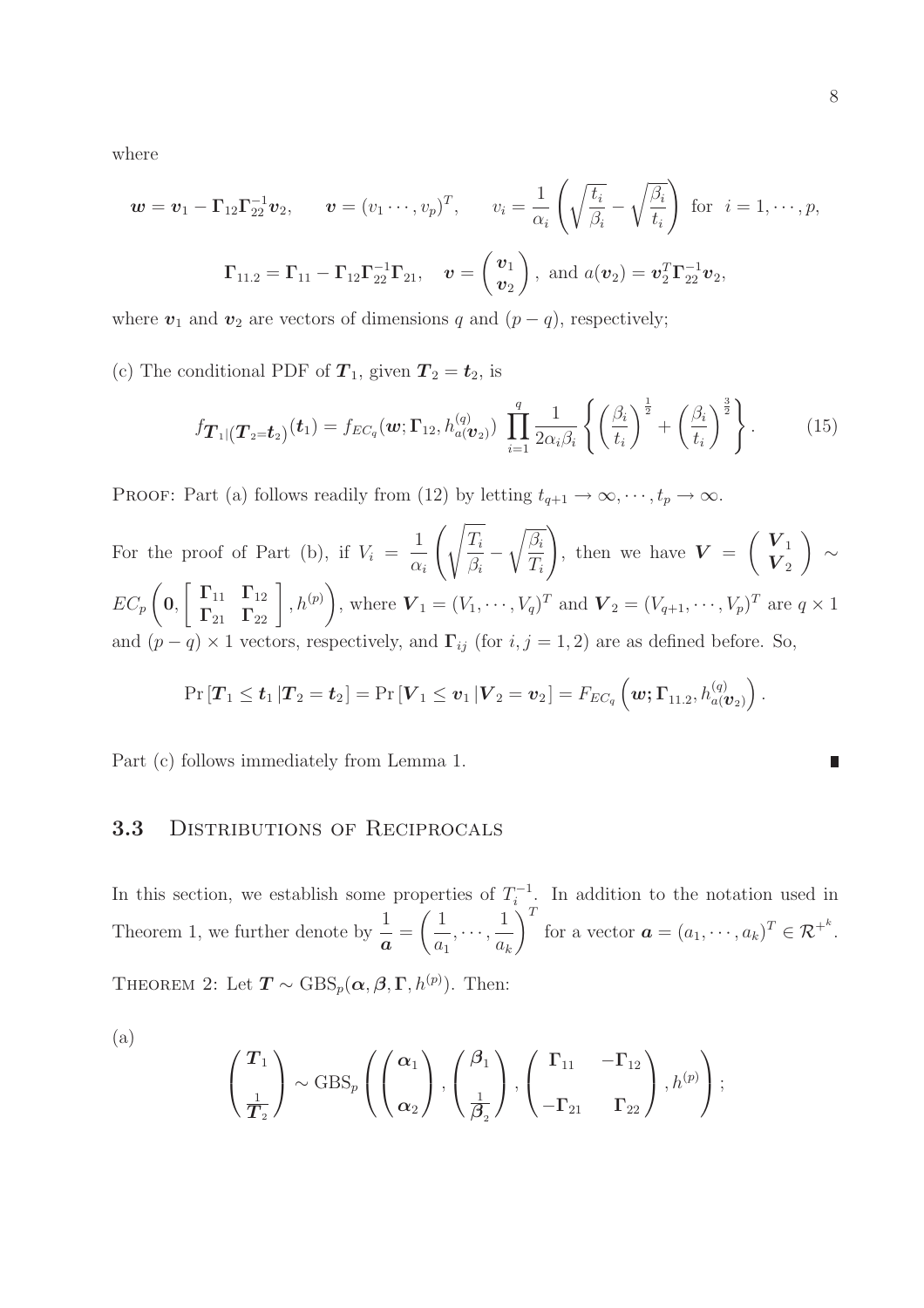(b)  
\n
$$
\begin{pmatrix}\n\frac{1}{T_1} \\
T_2\n\end{pmatrix} \sim \text{GBS}_p \left( \begin{pmatrix}\n\alpha_1 \\
\alpha_2\n\end{pmatrix}, \begin{pmatrix}\n\frac{1}{\beta_1} \\
\beta_2\n\end{pmatrix}, \begin{pmatrix}\n\Gamma_{11} & -\Gamma_{12} \\
-\Gamma_{21} & \Gamma_{22}\n\end{pmatrix}, h^{(p)} \right);
$$
\n(c)  
\n
$$
\begin{pmatrix}\n\frac{1}{T_1} \\
\frac{1}{T_2}\n\end{pmatrix} \sim \text{GBS}_p \left( \begin{pmatrix}\n\alpha_1 \\
\alpha_2\n\end{pmatrix}, \begin{pmatrix}\n\frac{1}{\beta_1} \\
\frac{1}{\beta_2}\n\end{pmatrix}, \begin{pmatrix}\n\Gamma_{11} & \Gamma_{12} \\
\Gamma_{21} & \Gamma_{22}\n\end{pmatrix}, h^{(p)} \right).
$$

PROOF: (a) Let us denote

$$
\widetilde{\Gamma} = \begin{pmatrix} \Gamma_{11} & -\Gamma_{12} \\ -\Gamma_{21} & \Gamma_{22} \end{pmatrix} \quad \text{and} \quad \Gamma^{-1} = \begin{pmatrix} A_{11} & A_{12} \\ A_{21} & A_{22} \end{pmatrix}.
$$

Then, we have from Rao [24] that

$$
|\Gamma| = |\widetilde{\Gamma}| \quad \text{and} \quad \widetilde{\Gamma}^{-1} = \begin{pmatrix} A_{11} & -A_{12} \\ -A_{21} & A_{22} \end{pmatrix}.
$$
 (16)

Now, let us define the random variables  $S_{q+1}, \dots, S_p$  as  $S_i = T_i^{-1}$  $i^{-1}$   $(i = q + 1, \dots, p)$ . Then, the joint PDF of  $(T_1, \dots, T_q, S_{q+1}, \dots, S_p)$  can be obtained from (13) by performing the necessary transformation. Since, from (16), we have

$$
f_{EC_p}(u_1,\dots,u_q,-u_{q+1},\dots,-u_p;\mathbf{\Gamma})=f_{EC_p}(u_1,\dots,u_q,u_{q+1},\dots,u_p;\mathbf{\Gamma}),
$$

the result in Part (a) follows readily. The proofs of Parts (b) and (c) follow along the same lines. ▉

### 3.4 MTP<sub>2</sub> PROPERTY

Now, we will discuss the multivariate total positivity of order two  $(MTP<sub>2</sub>)$  property, in the sense of Karlin and Rinott [14], of the joint PDF of the GMBS distribution in (13). We shall use the following standard notation here. For any two real numbers  $a$  and  $b$ , let  $a \vee b = \min\{a, b\}$  and  $a \wedge b = \max\{a, b\}$ . For  $\boldsymbol{x} = (x_1, \dots, x_p)^T$  and  $\boldsymbol{y} = (y_1, \dots, y_p)^T$ , let  $\boldsymbol{x} \vee \boldsymbol{y} = (x_1 \vee y_1, \cdots, x_p \vee y_p)^T$  and  $\boldsymbol{x} \wedge \boldsymbol{y} = (x_1 \wedge y_1, \cdots, x_p \wedge y_p)^T$ . Then, a function  $g: \mathbb{R}^p \to \mathbb{R}^+$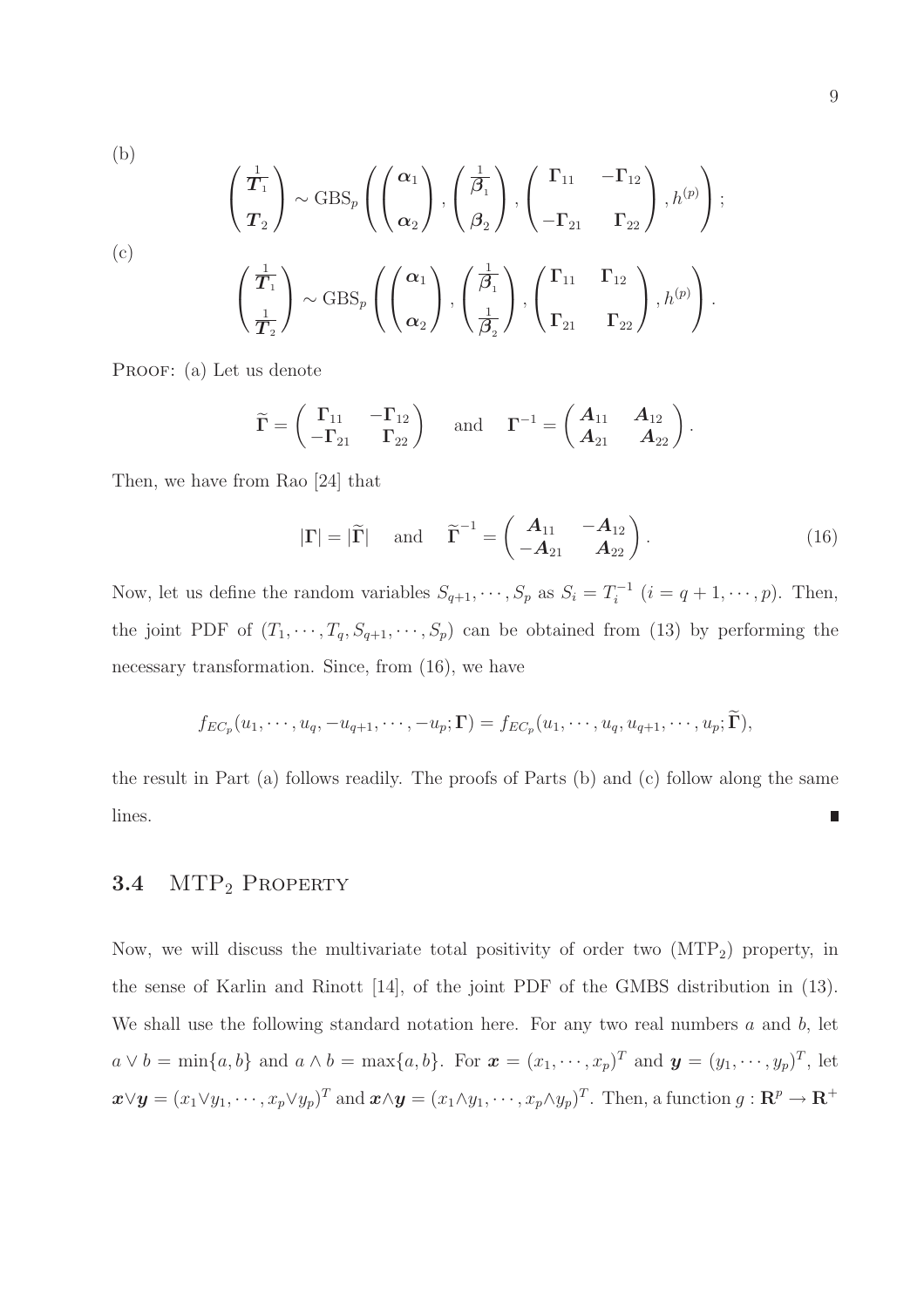is said to be MTP<sub>2</sub>, in the sense of Karlin and Rinott [14], if  $g(x)g(y) \leq g(x \wedge y)g(x \vee y)$ . We then have the following result for the MBS distribution.

THEOREM 3: Let T be a p variate Birnbaum-Saunders distribution with parameters  $(\alpha, \beta, \Gamma)$ . If  $\alpha_1 = \cdots = \alpha_p$ ,  $\beta_1 = \cdots$ ,  $\beta_p$ , and all the off-diagonal elements of  $\Gamma^{-1}$  are less than or equal to zero, then the PDF of  $T$  has MTP<sub>2</sub> property.

PROOF: Suppose  $\alpha_1 = \cdots \alpha_p = \alpha$ ,  $\beta_1 = \cdots = \beta_p = \beta$ , and we take  $\mathbf{t}_1 = (t_{11}, \cdots, t_{1p})^T$  and  $t_2 = (t_{21}, \dots, t_{2p})^T$  to be any two p-dimensional vectors. Then, to prove that the PDF of  $T$ has  $\text{MTP}_2$  property, it is sufficient to show that

$$
\boldsymbol{x}_1^T \boldsymbol{\Gamma}^{-1} \boldsymbol{x}_1 + \boldsymbol{x}_2^T \boldsymbol{\Gamma}^{-1} \boldsymbol{x}_2 \geq (\boldsymbol{x}_1 \vee \boldsymbol{x}_2)^T \boldsymbol{\Gamma}^{-1} (\boldsymbol{x}_1 \vee \boldsymbol{x}_2) + (\boldsymbol{x}_1 \wedge \boldsymbol{x}_2)^T \boldsymbol{\Gamma}^{-1} (\boldsymbol{x}_1 \wedge \boldsymbol{x}_2), \qquad (17)
$$

where  $\mathbf{x}_i = (x_{i1}, \dots, x_{ip})^T$ , for  $i = 1, 2$ , and

$$
x_{ij} = \frac{1}{\alpha} \left( \sqrt{\frac{t_{ij}}{\beta}} - \sqrt{\frac{\beta}{t_{ij}}} \right), \quad i = 1, 2, \quad j = 1, \cdots, p.
$$

If the elements of  $\Gamma^{-1}$  are denoted by  $((\gamma^{kj}))$ , for  $k, j = 1, \dots, p$ , then proving (17) is equivalent to showing

$$
\sum_{\substack{k,j=1 \ k \neq j}}^{p} (x_{1k}x_{1j} + x_{2k}x_{2j})\gamma^{kj} \ge \sum_{\substack{k,j=1 \ k \neq j}}^{p} ((x_{1k} \wedge x_{2k})(x_{1j} \wedge x_{2j}) + (x_{1k} \vee x_{2k})(x_{1j} \vee x_{2j}))\gamma^{kj}.
$$
 (18)

For all  $k, j = 1, \cdots, p$ ,

$$
x_{1k}x_{1j} + x_{2k}x_{2j} \le (x_{1k} \wedge x_{2k})(x_{1j} \wedge x_{2j}) + (x_{1k} \vee x_{2k})(x_{1j} \vee x_{2j}),
$$

which can be easily shown by taking any ordering of  $x_{1k}, x_{1j}, x_{2k}, x_{2j}$ . Now, the result follows since  $\gamma^{kj} \leq 0$ .  $\overline{\phantom{a}}$ 

It may be mentioned that the same result may not be true for other forms of generalized multivariate Birnbaum-Saunders distributions; see, for example, Sampson [25] in this regard. Moreover, it is immediate that Theorem 3.3 of Kundu et al. [17] follows from Theorem 3 above.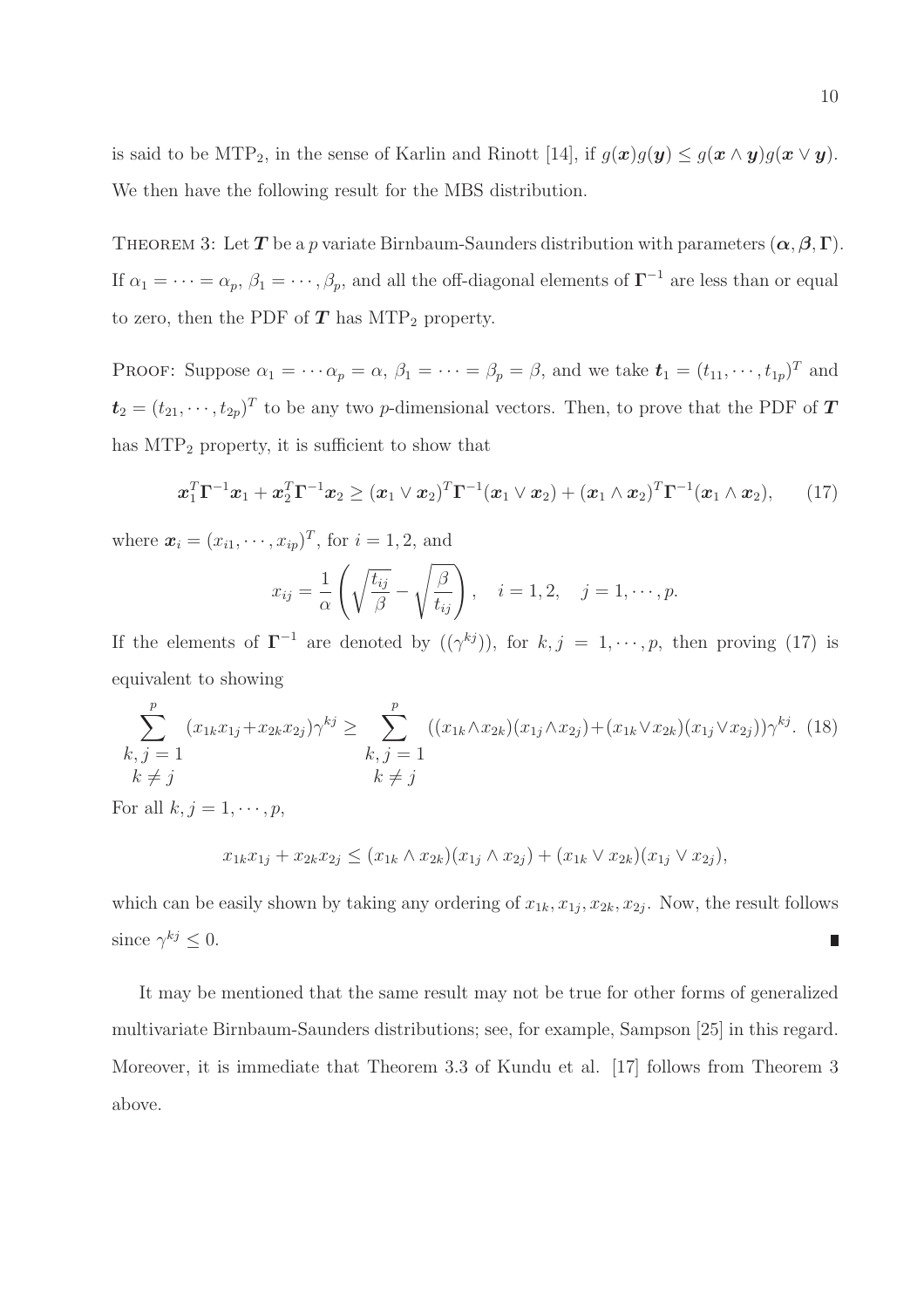### **3.5** SHANNON ENTROPY FOR  $GBS_p$  distribution

In this section, we present the Shannon entropy for the  $GBS_p$  distribution. We first need the following results for the required developments; see Arellano-Valle et al. [3] for proofs.

LEMMA 2: Let  $\bm{X} \sim EC_p(\bm{\mu},\bm{\Sigma},h^{(p)})$ . Then, the Shannon entropy of  $\bm{X}$ , denoted by  $H_{\bm{X}}^{EC_p}$  $\overset{\scriptscriptstyle{L}\cup_p}{X},$ is given by

$$
H_{\mathbf{X}}^{EC_p} = \frac{1}{2} \ln |\mathbf{\Sigma}| + H_{\mathbf{X}_0}^{EC_p},
$$

where  $H^{EC_p}_{\mathbf{Y}}$  $\mathbf{X}_0^{EC_p}$  is the Shannon entropy of  $\mathbf{X}_0 \sim EC_p(\mathbf{0}_p, \mathbf{I}_p, h^{(p)})$  given by

$$
H_{\mathbf{X}_{0}}^{EC_{p}} = -\int_{0}^{+\infty} \left[ \ln \left\{ h^{(p)}\left(s\right) \right\} \right] g\left(s\right) ds
$$

with  $g(s) = \frac{\pi^{p/2}}{\Gamma(\epsilon)}$  $\frac{\Lambda^{(1)}}{\Gamma(p/2)} s^{s/2-1} h^{(p)}(s) , s > 0.$ 

By using Lemma 2, for the multivariate normal case, when  $\mathbf{X} \sim N_p(\boldsymbol{\mu}, \boldsymbol{\Sigma})$ , we have

$$
H_{\mathbf{X}}^{N_p} = \frac{1}{2} \ln |\Sigma| + \frac{p}{2} \left\{ 1 + \ln (2\pi) \right\}.
$$
 (19)

Similarly, for the multivariate-t case, when  $\mathbf{X} \sim t_p(\boldsymbol{\mu}, \boldsymbol{\Sigma}, \nu)$ , we have

$$
H_{\mathbf{X}}^{t_p} = \frac{1}{2} \ln |\Sigma| - \ln \left\{ \frac{\Gamma\left(\frac{\nu+p}{2}\right)}{\Gamma\left(\frac{\nu}{2}\right) (\nu \pi)^{p/2}} \right\} + \frac{\nu+p}{2} \left\{ \psi \left(\frac{\nu+p}{2}\right) - \psi \left(\frac{\nu}{2}\right) \right\},\tag{20}
$$

where  $\psi(x) = \frac{d \{\ln \Gamma(x)\}}{d}$  $\frac{d}{dx} =$  $\Gamma'(x)$  $\Gamma(x)$ is the digamma function. Now, we present our main result concerning the Shannon entropy for the  $GBS_p$  distribution.

THEOREM 4: Let  $T \sim GBS_p(\alpha, \beta, \Gamma, h^{(p)})$ . Then, the Shannon entropy of  $T$ , denoted by  $\,H^{GBS_p}_{\bm{T}}$  $\overline{T}^{GBS_p}$ , is given by

$$
H_{\mathbf{T}}^{GBS_p} = H_{\mathbf{X}}^{EC_p} + p \ln(2) + \sum_{i=1}^{p} \ln(\alpha_i) + \sum_{i=1}^{p} \ln(\beta_i) + \frac{3}{2} \sum_{i=1}^{p} E\left[\ln(T_i)\right] - \sum_{i=1}^{p} E\left[\ln(T_i + 1)\right], (21)
$$

where  $H^{EC_p}_{\mathbf{Y}}$  $\mathbf{X}^{EC_p}$  denotes the Shannon entropy of  $\mathbf{X} \sim EC_p(\mathbf{0}, \mathbf{\Gamma}, h^{(p)})$  and  $T_i \sim GBS\left(\alpha_i, 1, h^{(1)}\right)$ , for  $i = 1, 2, \dots, p$ .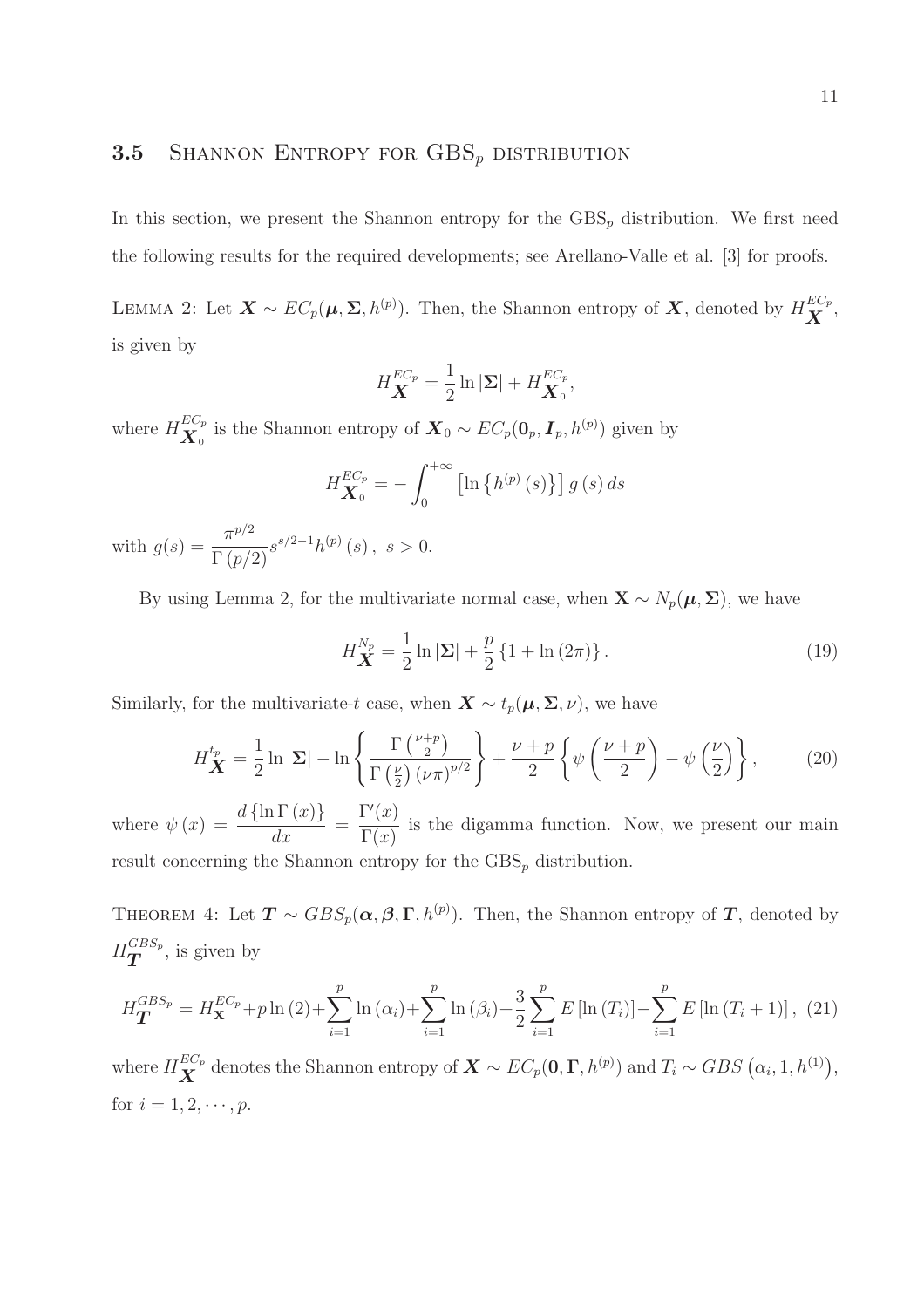PROOF: It is easy to obtain the expression in  $(21)$  using the PDF of the generalized multivariate BS distribution as obtained in (13).  $\Box$ 

Another equivalent form can be obtained as

$$
H_{\mathbf{T}}^{GBS_p} = H_{\mathbf{X}}^{EC_p} + p \ln(2) + \sum_{i=1}^{p} \ln(\alpha_i) + \sum_{i=1}^{p} \ln(\beta_i) + 3 \sum_{i=1}^{p} E\left[\ln\left(\left\{V_i + \sqrt{1 + V_i^2}\right\}\right)\right] - \sum_{i=1}^{p} E\left[\ln\left(\left\{V_i + \sqrt{1 + V_i^2}\right\}^2 + 1\right)\right],
$$
\n(22)

where  $V_i \sim EC(0, \alpha_i^2, h^{(1)})$ , for  $i = 1, 2, \dots, p$ . Upon substituting the expressions in (19) and (20) into (21) (or (22)), we can obtain the Shannon entropy for  $T$ , in the case of multivariate normal and t kernels, respectively.

### 3.6 GENERATION

In this section, we consider some of the important special cases, and describe how the corresponding random vectors can be simulated.

#### Case 1: Multivariate Birnbaum-Saunders Distribution

The random vector  $\boldsymbol{T} = (T_1, \dots, T_p)^T$  is said to have a p-variate Birnbaum-Saunders distribution if it has the joint PDF

$$
f_{\mathbf{T}}(t; \alpha, \beta, \Gamma) = \phi_p \left( \frac{1}{\alpha_1} \left( \sqrt{\frac{t_1}{\beta_1}} - \sqrt{\frac{\beta_1}{t_1}} \right), \cdots, \frac{1}{\alpha_p} \left( \sqrt{\frac{t_p}{\beta_p}} - \sqrt{\frac{\beta_p}{t_p}} \right); \Gamma \right) \times \prod_{i=1}^p \frac{1}{2\alpha_i \beta_i} \left\{ \left( \frac{\beta_i}{t_i} \right)^{\frac{1}{2}} + \left( \frac{\beta_i}{t_i} \right)^{\frac{3}{2}} \right\}
$$
(23)

for  $t_1 > 0, \dots, t_p > 0$ ; here, for  $\mathbf{u} = (u_1, \dots, u_p)^T$ ,

$$
\phi_p(u_1,\cdots,u_p;\Gamma) = \frac{1}{(2\pi)^{\frac{p}{2}}|\Gamma|^{\frac{1}{2}}}e^{-\frac{1}{2}\boldsymbol{u}^T\boldsymbol{\Gamma}^{-1}\boldsymbol{u}}
$$
\n(24)

is the PDF of the standard normal vector with correlation matrix  $\Gamma$ . Hereafter, the p-variate BS distribution, with joint PDF in (23), will be denoted by  $BS_p(\alpha, \beta, \Gamma)$ . For  $p = 2$ , the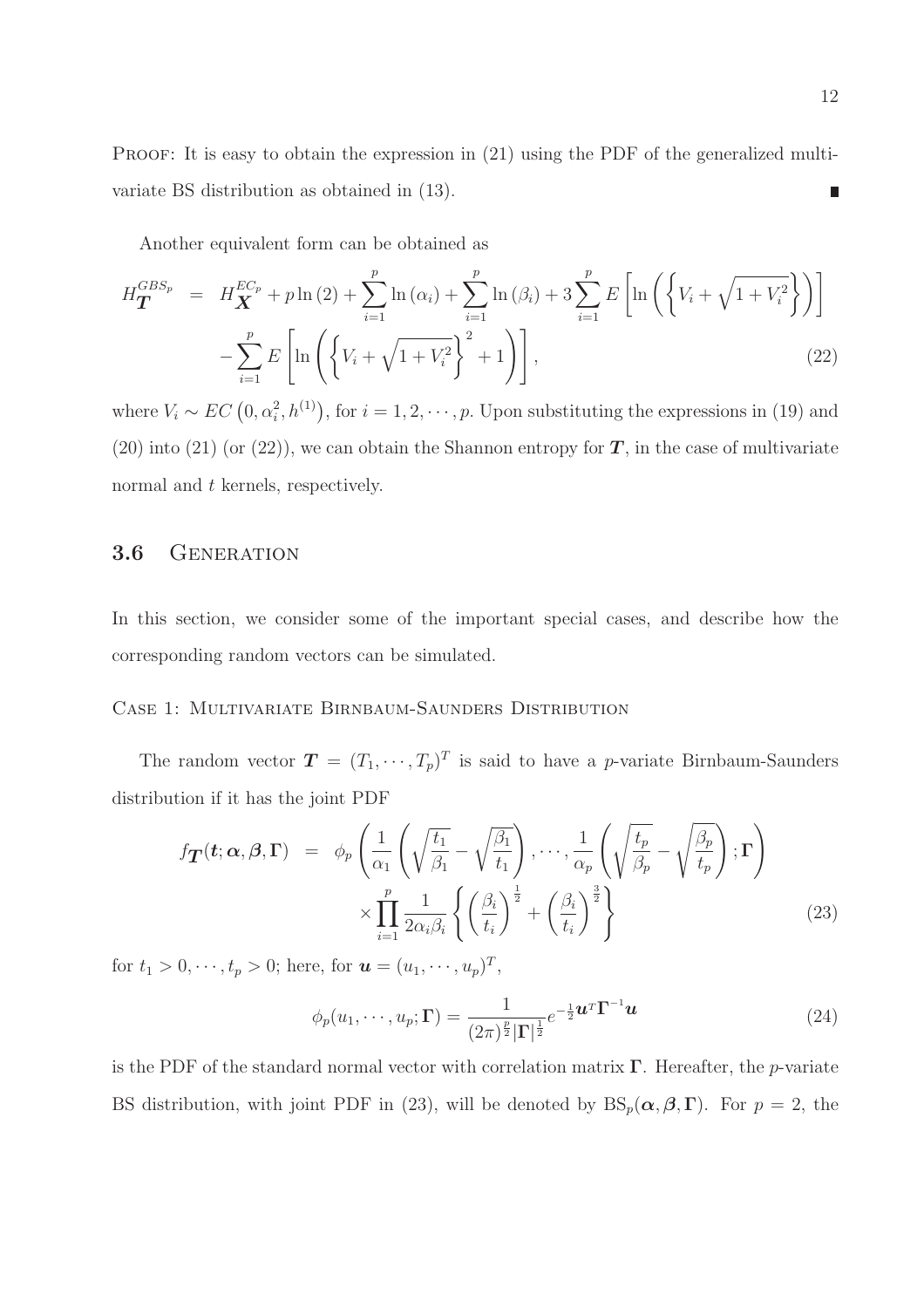bivariate Birnbaum-Saunders distribution has been discussed in detail by Kundu et al. [17]. The following algorithm can be adopted to generate  $T = (T_1, \dots, T_p)^T$  from  $BS_p(\alpha, \beta, \Gamma)$  in (23).

ALGORITHM 1

Step 1: Make a Cholesky decomposition of  $\mathbf{\Gamma} = \boldsymbol{A}\boldsymbol{A}^T$  (say);

Step 2: Generate p independent standard normal random numbers, say,  $U_1, \dots, U_p$ ;

Step 3: Compute  $\mathbf{Z} = (Z_1, \dots, Z_p)^T = \mathbf{A} (U_1, \dots, U_p)^T;$ 

Step 4: Perform the transformation

$$
T_i = \beta_i \left[ \frac{1}{2} \alpha_i Z_i + \sqrt{\left(\frac{1}{2} \alpha_i Z_i\right)^2 + 1} \right]^2
$$
 for  $i = 1, \dots, p$ .

Then,  $\mathbf{T} = (T_1, \dots, T_p)^T$  has the required  $BS_p(\alpha, \beta, \Gamma)$  density as in (23).

CASE 2: GMBS DISTRIBUTION INDUCED BY A MULTIVARIATE- $t$  KERNEL

The random vector  $T$  is said to have a p-variate generalized multivariate BS distribution induced by the multivariate-t kernel with  $\nu$  degrees of freedom (will be denoted by  $T \sim$  $BSt_p(\boldsymbol{\alpha},\boldsymbol{\beta},\boldsymbol{\Gamma},\nu))$  if the joint PDF of  $\boldsymbol{T}$  is

$$
f_{\boldsymbol{T}}(t; \boldsymbol{\alpha}, \boldsymbol{\beta}, \boldsymbol{\Gamma}, \nu) = g_p\left(\frac{1}{\alpha_1} \left(\sqrt{\frac{t_1}{\beta_1}} - \sqrt{\frac{\beta_1}{t_1}}\right), \cdots, \frac{1}{\alpha_p} \left(\sqrt{\frac{t_p}{\beta_p}} - \sqrt{\frac{\beta_p}{t_p}}\right); \boldsymbol{\Gamma}, \nu\right) \times \prod_{i=1}^p \frac{1}{2\alpha_i \beta_i} \left\{\left(\frac{\beta_i}{t_i}\right)^{1/2} + \left(\frac{\beta_i}{t_i}\right)^{3/2}\right\},
$$
(25)

for  $t_1 > 0, \dots, t_p > 0$ , where  $g_p(\cdot; \Gamma, \nu)$  is the PDF of  $t_p(0, \Gamma, \nu)$ , the p-variate Student's t distribution with location parameter **0**, scale parameter  $\Gamma$ , and  $\nu$  degrees of freedom, given by

$$
g_p(\boldsymbol{u}; \boldsymbol{\Gamma}, \nu) = \frac{\Gamma\left(\frac{\nu+p}{2}\right)}{\Gamma\left(\frac{\nu}{2}\right) \left(\nu \pi\right)^{p/2} |\boldsymbol{\Gamma}|^{\frac{1}{2}}} \left(1 + \frac{\boldsymbol{u}^T \boldsymbol{\Gamma}^{-1} \boldsymbol{u}}{\nu}\right)^{-(\nu+p)/2}
$$
(26)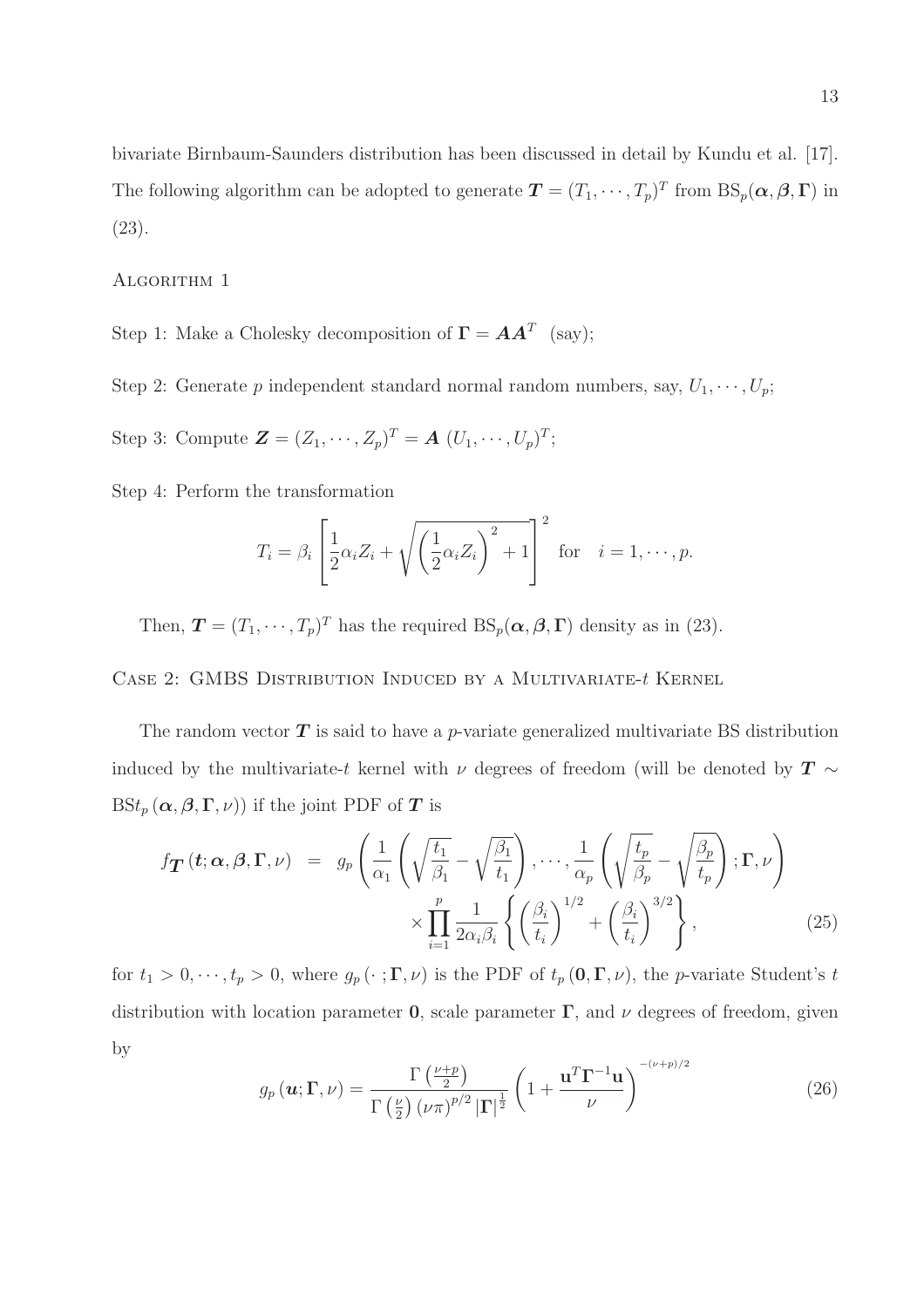for  $\bm{u} = (u_1, u_2, \cdots, u_p)^T \in \mathbb{R}^p$ .

Note that there are several ways to generate  $p$  variate Student's  $t$  distribution; see, for example, Kotz and Nadarajah [16]. Suppose  $\mathbf{Z} = (Z_1, \dots, Z_p)^T$  has been generated from a  $t_p(0,\Gamma,\nu)$  distribution. Then, by using Step 4 of Algorithm 1, the required T having  $BSt_p(\alpha, \beta, \Gamma, \nu)$  can be obtained.

Case 3: GMBS Distribution Induced by The Multivariate Power Normal **KERNEL** 

The random vector  $\boldsymbol{T}$  is said to have a p-variate generalized multivariate BS distribution induced by the multivariate power normal kernel (will be denoted by  $T \sim \text{BSPN}_p(\alpha, \beta, \Gamma, \delta)$ ) if the joint PDF of  $T$  is

$$
f_{\boldsymbol{T}}\left(t;\boldsymbol{\alpha},\boldsymbol{\beta},\boldsymbol{\Gamma},\delta\right) = h_p\left(\frac{1}{\alpha_1}\left(\sqrt{\frac{t_1}{\beta_1}}-\sqrt{\frac{\beta_1}{t_1}}\right),\cdots,\frac{1}{\alpha_p}\left(\sqrt{\frac{t_p}{\beta_p}}-\sqrt{\frac{\beta_p}{t_p}}\right);\boldsymbol{\Gamma},\delta\right) \times \prod_{i=1}^p \frac{1}{2\alpha_i\beta_i} \left\{\left(\frac{\beta_i}{t_i}\right)^{1/2}+\left(\frac{\beta_i}{t_i}\right)^{3/2}\right\},\tag{27}
$$

for  $t_1 > 0, \dots, t_p > 0$ , where  $h_p(\cdot; \Gamma, \delta)$  is the PDF of the multivariate power normal distribution with location parameter 0, scale parameter  $\Gamma$ , and shape parameter  $\delta$  given by

$$
h_p(\boldsymbol{u}; \boldsymbol{\Gamma}, \delta) = \frac{\Gamma\left(\frac{p}{2}\right)}{2^{\frac{p}{2\delta}} \Gamma\left(\frac{p}{2\delta}\right) \pi^{\frac{p}{2}} |\boldsymbol{\Gamma}|^{\frac{1}{2}}} e^{-\frac{1}{2} \left(\mathbf{u}^T \boldsymbol{\Gamma}^{-1} \mathbf{u}\right)^{\delta}}
$$
(28)

for  $\bm{u} = (u_1, u_2, \cdots, u_p)^T \in \mathbb{R}^p$ .

Naik and Plungpongpun [22] proposed an efficient method for generating from a multivariate power normal distribution. Once  $\mathbf{Z} = (Z_1, \dots, Z_p)^T$  has been generated from a multivariate power normal distribution with location vector 0 and scale matrix  $\Sigma$ , using their method, then by using Step 4 of Algorithm 1, the required T from  $\text{BSPN}_p(\alpha, \beta, \Gamma, \delta)$ can be obtained.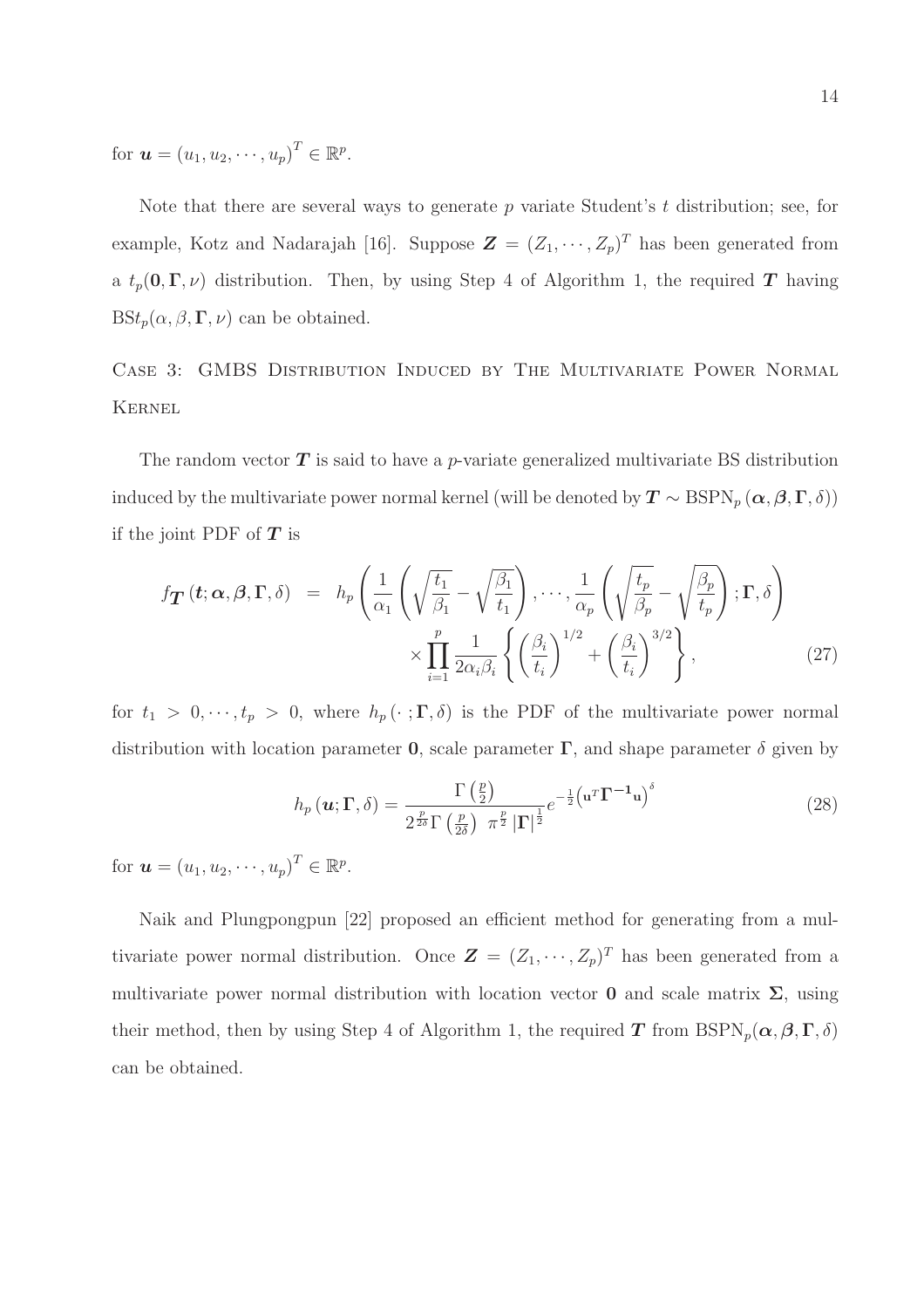### 4 INFERENCE

In this section, we discuss the maximum likelihood estimates (MLEs) of the model parameters and the associated inference, based on the observed data  $\{(t_{i1}, \dots, t_{ip})^T; i = 1, \dots, n\}$ . We shall assume that the data are from a generalized Birnbaum-Saunders distribution with the kernel function being specified. We then consider two different kernel functions in detail, viz., (i) multivariate normal kernel and (ii) multivariate-t kernel with a specified degrees of freedom. It is worth mentioning that the multivariate-t kernel with one degree of freedom corresponds to the multivariate Cauchy kernel.

### 4.1 Multivariate Normal Kernel

#### 4.1.1 Maximum Likelihood Estimation

The log-likelihood function, without the additive constant, is given by

$$
l(\boldsymbol{\alpha}, \boldsymbol{\beta}, \boldsymbol{\Gamma}|data) = -\frac{n}{2}\ln|\boldsymbol{\Gamma}| - \frac{1}{2}\sum_{i=1}^{n} \boldsymbol{v}_{i}^{T} \boldsymbol{\Gamma}^{-1} \boldsymbol{v}_{i} - n \sum_{j=1}^{p} \ln \alpha_{j} - n \sum_{j=1}^{p} \ln \beta_{j} + \sum_{i=1}^{n} \sum_{j=1}^{p} \ln \left\{ \left(\frac{\beta_{ij}}{t_{ij}}\right)^{\frac{1}{2}} + \left(\frac{\beta_{ij}}{t_{ij}}\right)^{\frac{3}{2}} \right\},
$$
\n(29)

where

$$
\boldsymbol{v}_i^T = \left[ \frac{1}{\alpha_1} \left( \sqrt{\frac{t_{i1}}{\beta_1}} - \sqrt{\frac{\beta_1}{t_{i1}}} \right), \cdots, \frac{1}{\alpha_p} \left( \sqrt{\frac{t_{ip}}{\beta_p}} - \sqrt{\frac{\beta_p}{t_{ip}}} \right) \right].
$$
 (30)

Then, the MLEs of the unknown parameters can be obtained by maximizing (29) with respect to the parameters  $\alpha, \beta$  and  $\Gamma$ , which would require a  $2p +$  $\sqrt{p}$ 2  $\setminus$ dimensional optimization process. For this reason, we adopt the following procedure in order to reduce the computational effort significantly. Observe that

$$
\left[ \left( \sqrt{\frac{T_1}{\beta_1}} - \sqrt{\frac{\beta_1}{T_1}} \right), \cdots, \left( \sqrt{\frac{T_p}{\beta_p}} - \sqrt{\frac{\beta_p}{T_p}} \right) \right]^T \sim N_p \left( \mathbf{0}, \mathbf{D} \mathbf{\Gamma} \mathbf{D}^T \right), \tag{31}
$$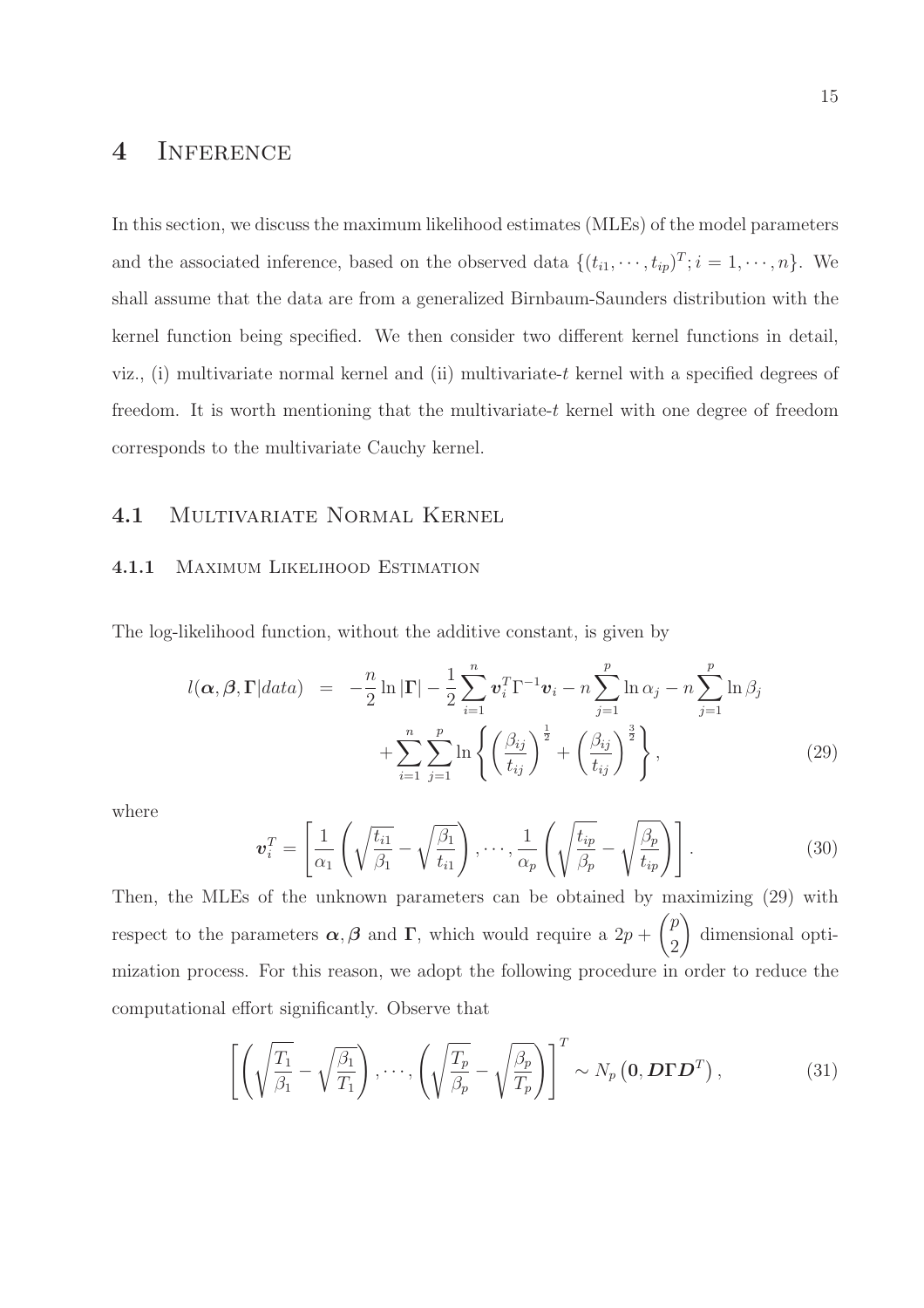where D is a diagonal matrix given by  $D = diag\{\alpha_1, \dots, \alpha_p\}$ . Therefore, for given  $\beta$ , the MLEs of  $\alpha$  and  $\Gamma$  become

$$
\widehat{\alpha}_{j}(\boldsymbol{\beta}) = \left(\frac{1}{n}\sum_{i=1}^{n} \left(\sqrt{\frac{t_{ij}}{\beta_{j}}}-\sqrt{\frac{\beta_{j}}{t_{ij}}}\right)^{2}\right)^{\frac{1}{2}} = \left(\frac{1}{\beta_{j}}\left\{\frac{1}{n}\sum_{i=1}^{n} t_{ij}\right\}+\beta_{j}\left\{\frac{1}{n}\sum_{i=1}^{n}\frac{1}{t_{ij}}\right\}-2\right)^{\frac{1}{2}},
$$
\n
$$
j = 1, \cdots, p, (32)
$$

and

$$
\widehat{\Gamma}(\boldsymbol{\beta}) = \boldsymbol{P}(\boldsymbol{\beta})\boldsymbol{Q}(\boldsymbol{\beta})\boldsymbol{P}^T(\boldsymbol{\beta});
$$
\n(33)

here,  $P(\beta)$  is a diagonal matrix given by  $P(\beta) = \text{diag}\{1/\hat{\alpha}_1(\beta), \cdots, 1/\hat{\alpha}_p(\beta)\}\$ , and the elements  $q_{ik}(\boldsymbol{\beta})$  of the matrix  $\boldsymbol{Q}(\boldsymbol{\beta})$  are given by

$$
q_{jk}(\boldsymbol{\beta}) = \frac{1}{n} \sum_{i=1}^{n} \left( \sqrt{\frac{t_{ij}}{\beta_j}} - \sqrt{\frac{\beta_j}{t_{ij}}} \right) \left( \sqrt{\frac{t_{ik}}{\beta_k}} - \sqrt{\frac{\beta_k}{t_{ik}}} \right) \text{ for } j, k = 1, \cdots, p. \tag{34}
$$

Thus, we obtain the p-dimensional profile log-likelihood function  $l(\hat{\alpha}(\beta), \beta, \Gamma(\beta))|data$ ). The MLE of  $\beta$  can then be obtained by maximizing the *p*-dimensional profile log-likelihood function, and once we get the MLE of  $\beta$ , say  $\hat{\beta}$ , the MLEs of  $\alpha$  and  $\Gamma$  can be obtained readily by substituting  $\hat{\boldsymbol{\beta}}$  in place of  $\boldsymbol{\beta}$  in (32) and (33), respectively.

However, for computing the MLEs of the unknown parameters, we need to maximize the profile log-likelihood function of  $\beta$  and we may use the Newton-Raphson iterative process for this purpose. Finding a proper p-dimensional initial guess value of  $\beta$  becomes quite important in this case. Modified moment estimators, similar to those proposed by Ng et al. [23], can be used effectively for this purpose, and they are as follows:

$$
\beta_j^{(0)} = \left(\frac{1}{n} \sum_{i=1}^n t_{ij} / \frac{1}{n} \sum_{i=1}^n \frac{1}{t_{ij}}\right)^{\frac{1}{2}}, \quad j = 1, \cdots, p. \tag{35}
$$

Note that if  $\beta$  is known, then the MLEs of  $\alpha$  and  $\Gamma$  can be obtained explicitly.

Now, we discuss the asymptotic properties of the MLEs when all the parameters are unknown, and also when some parameters are known. First, we shall consider the case when all the parameters are unknown.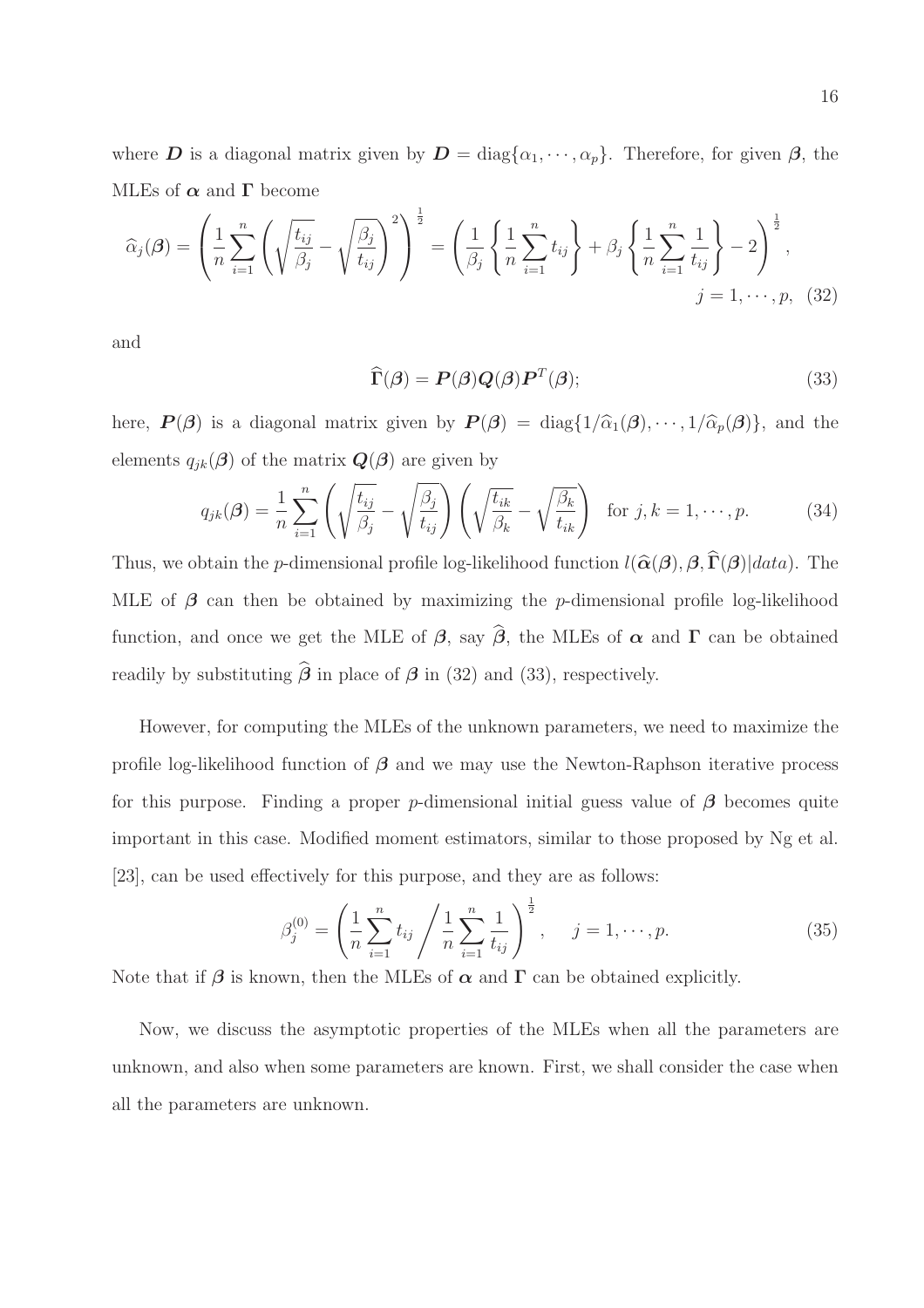THEOREM 5: If  $\theta = (\alpha, \beta, \Gamma)$  is the parameter vector and  $\hat{\theta}$  denotes the corresponding MLE, then

$$
\sqrt{n}(\widehat{\boldsymbol{\theta}} - \boldsymbol{\theta}) \stackrel{d}{\longrightarrow} N_m(\mathbf{0}, \boldsymbol{J}^{-1}),
$$
\n(36)

with  $m = p +$  $\sqrt{p}$ 2 being the dimension of the vector  $\theta$ . Here,  $\stackrel{d}{\longrightarrow}$  denotes convergence in distribution while  $N_m(0, \mathbf{J}^{-1})$  denotes the m-variate normal distribution with mean vector **0** and covariance matrix  $J^{-1}$ , with  $J$  being the Fisher information matrix. Expressions of all the elements of the Fisher information matrix  $J$  are presented in the Appendix.

Proof: Since the multivariate BS distribution satisfies all the regularity conditions for the MLEs to be consistent and asymptotically normally distributed, the result follows from the standard asymptotic properties of MLEs.  $\Box$ 

If  $\alpha$  and  $\beta$  are known, then the MLE of  $\Gamma$  is  $\hat{\Gamma} = D^{-1}Q(\beta)D^{-1}$ , where the elements of the matrix  $\mathbf{Q}(\boldsymbol{\beta})$  are as in (34) and the matrix  $\mathbf{D}$  is as defined earlier. From (31), it immediately follows in this case that  $\widehat{\Gamma}$  has a Wishart distribution with parameters p and **Γ**. Furthermore, if only  $\beta$  is known, it is clear that  $\hat{\alpha}_j^2(\beta)$ , defined in (32), is distributed as  $\chi_1^2$  for  $j = 1, \cdots, p$ .

#### 4.1.2 Modified Moment Estimators

Since the MLEs do not have explicit form and need to be obtained by solving  $p$  non-linear equations, we propose the following modified moment estimators for the unknown parameters, along the lines of Kundu et al. [17]. The modified moment estimators can be obtained by equating the moments and inverse moments with the corresponding sample quantities. If we denote

$$
s_j = \frac{1}{n} \sum_{i=1}^n t_{ij}
$$
 and  $r_j = \left[ \frac{1}{n} \sum_{i=1}^n t_{ij}^{-1} \right]^{-1}$ ,  $j = 1, \dots, p$ ,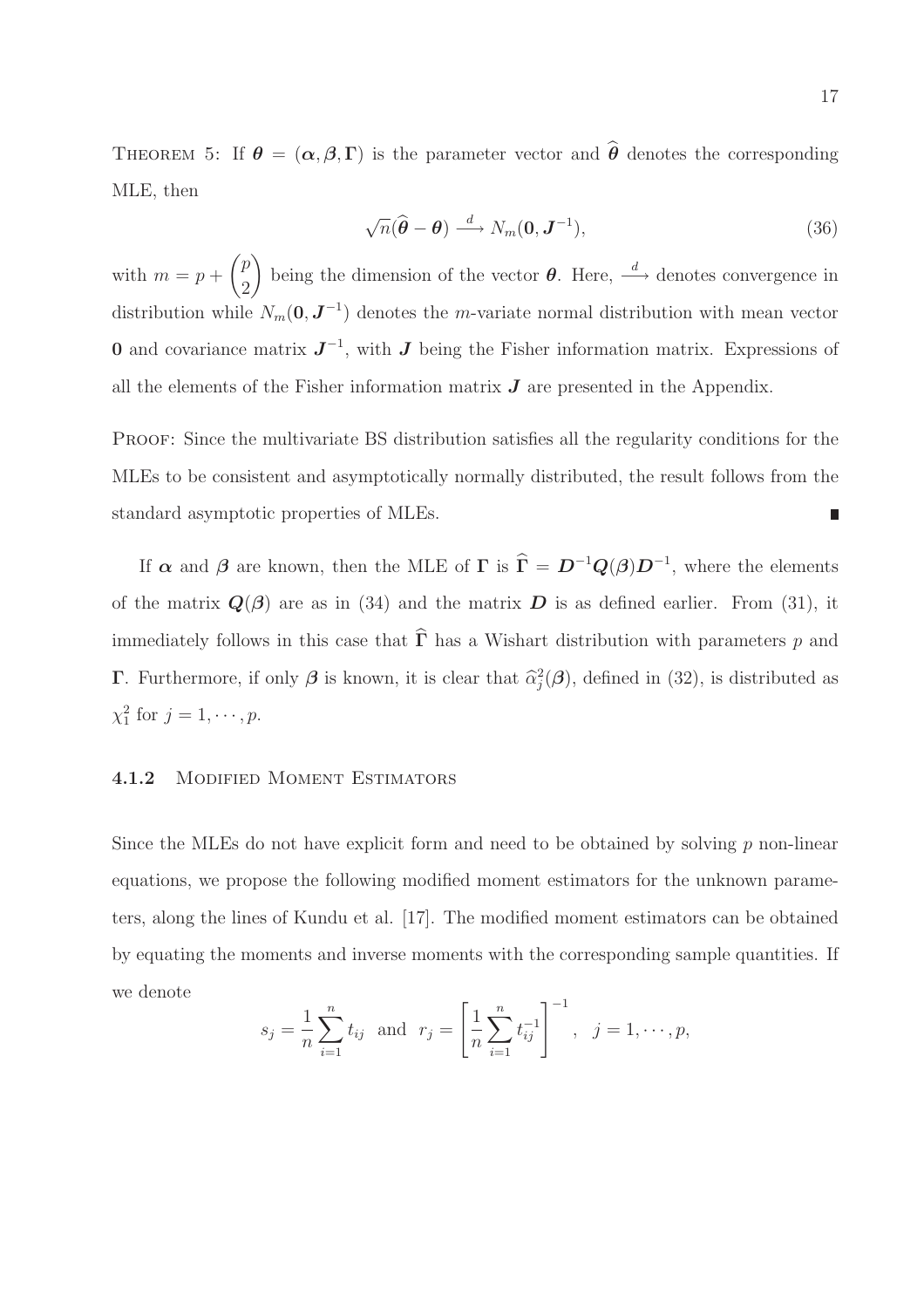then the modified moment estimators of  $\alpha_j$ ,  $\beta_j$  and  $\rho_{jk}$ , for  $j, k = 1, \dots p$ , are

$$
\widetilde{\alpha}_j = \left\{ 2 \left[ \left( \frac{s_j}{r_j} \right)^{1/2} - 1 \right] \right\}^{1/2}, \quad \widetilde{\beta}_j = (s_j r_j)^{1/2}, \tag{37}
$$

and

$$
\widetilde{\rho}_{jk} = \frac{\sum_{i=1}^{n} \left( \sqrt{\frac{t_{ij}}{\widetilde{\beta}_{j}} - \sqrt{\frac{\widetilde{\beta}_{j}}{t_{ij}}} \right) \left( \sqrt{\frac{t_{ik}}{\widetilde{\beta}_{k}} - \sqrt{\frac{\widetilde{\beta}_{k}}{t_{ik}}} \right)}}{\sqrt{\sum_{i=1}^{n} \left( \sqrt{\frac{t_{ij}}{\widetilde{\beta}_{j}} - \sqrt{\frac{\widetilde{\beta}_{j}}{t_{ij}}} \right)^{2}} \sqrt{\sum_{i=1}^{n} \left( \sqrt{\frac{t_{ik}}{\widetilde{\beta}_{k}} - \sqrt{\frac{\widetilde{\beta}_{k}}{t_{ik}}} \right)^{2}}}.
$$
\n(38)

### 4.2 MULTIVARIATE-t KERNEL

For a given  $\nu$ , the log-likelihood function, without the additive constant, is given by

$$
l(\alpha, \beta, \Gamma | data, \nu) = -\frac{n}{2} \ln |\Gamma| - \frac{\nu + p}{2} \sum_{i=1}^{n} \ln \left( 1 + \frac{\boldsymbol{v}_{i}^{T} \Gamma^{-1} \boldsymbol{v}_{i}}{\nu} \right) - n \sum_{j=1}^{p} \ln \alpha_{j} - n \sum_{j=1}^{p} \ln \beta_{j}
$$

$$
+ \sum_{i=1}^{n} \sum_{j=1}^{p} \ln \left\{ \left( \frac{\beta_{ij}}{t_{ij}} \right)^{\frac{1}{2}} + \left( \frac{\beta_{ij}}{t_{ij}} \right)^{\frac{3}{2}} \right\},
$$
(39)

where  $v_i$ , for  $i = 1, \dots, n$ , are as defined earlier in (30). Here also, the MLEs of the unknown parameters can be obtained by maximizing  $(39)$ , but it involves a  $2p +$  $\sqrt{p}$ 2  $\overline{\phantom{0}}$ optimization process. Hence, as done in the case of multivariate normal kernel, we adopt the following procedure to reduce the computational burden. In this case, we have

$$
\left[ \left( \sqrt{\frac{T_1}{\beta_1}} - \sqrt{\frac{\beta_1}{T_1}} \right), \cdots, \left( \sqrt{\frac{T_p}{\beta_p}} - \sqrt{\frac{\beta_p}{T_p}} \right) \right]^T \sim t_p \left( \mathbf{0}, \mathbf{D} \mathbf{\Gamma} \mathbf{D}^T, \nu \right), \tag{40}
$$

where the matrix  $D$  is the same diagonal matrix as defined earlier. If we define  $R = D\Gamma D^T$ , then the MLE of  $\boldsymbol{R}$  can be obtained as the solution of the equation

$$
\boldsymbol{R} = \frac{1}{n} \sum_{i=1}^{n} w_i \boldsymbol{u}_i \boldsymbol{u}_i^T,
$$
\n(41)

where  $w_i = (\nu + p)/(\nu + s_i)$ ,  $s_i = \boldsymbol{u}_i^T \boldsymbol{R}^{-1} \boldsymbol{u}_i$ , and

$$
\boldsymbol{u}_i^T = \left[ \left( \sqrt{\frac{t_{i1}}{\beta_1}} - \sqrt{\frac{\beta_1}{t_{i1}}} \right), \cdots, \left( \sqrt{\frac{t_{ip}}{\beta_p}} - \sqrt{\frac{\beta_p}{t_{ip}}} \right) \right];\tag{42}
$$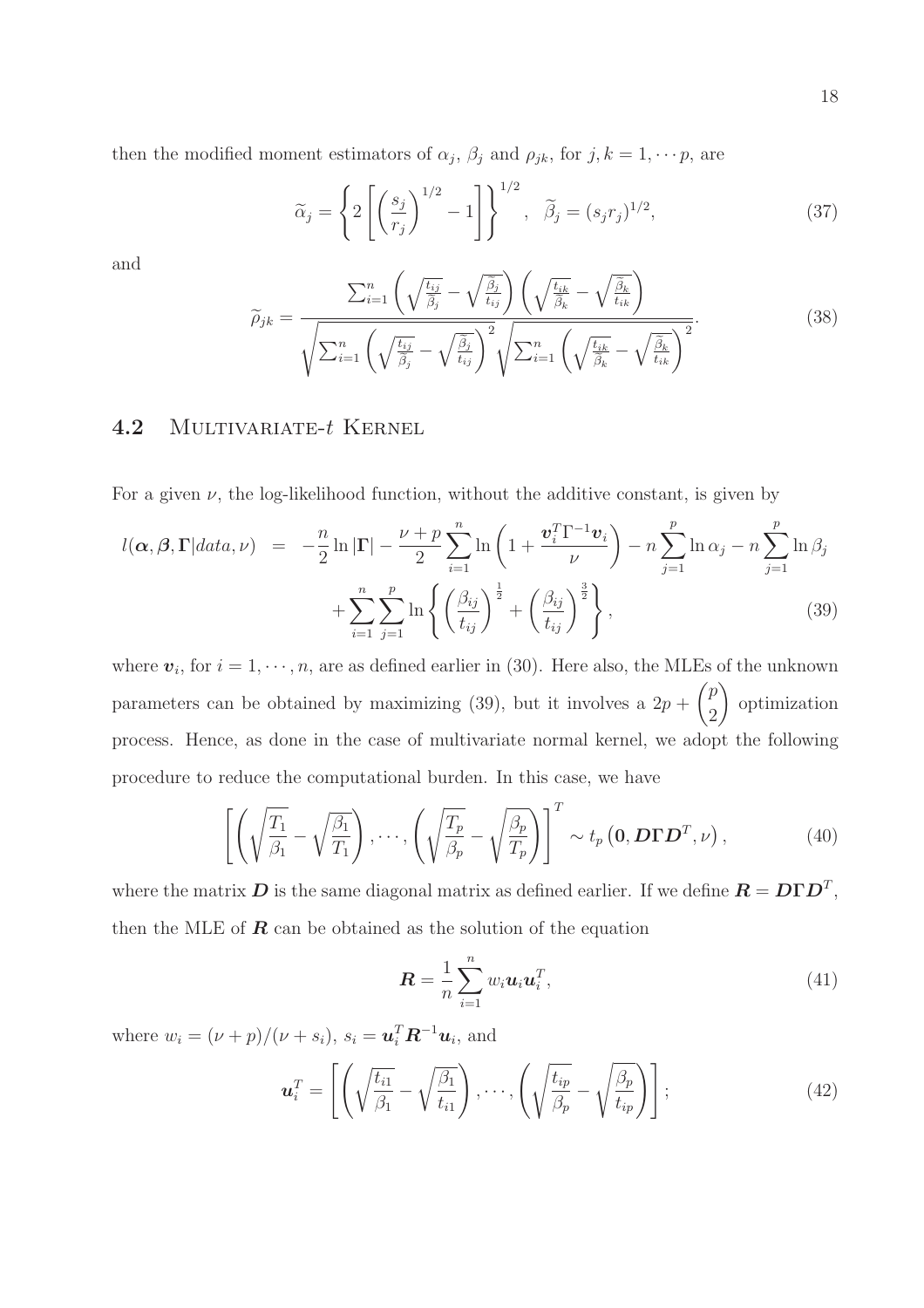see, for example, Nadarajah and Kotz [21]. The following simple iterative process

$$
\mathbf{R}^{(m+1)} = \frac{1}{n} \sum_{i=1}^{n} w_i^{(m)} \mathbf{u}_i \mathbf{u}_i^T,
$$
\n(43)

where

$$
w_i^{(m)} = (\nu + p) / {\{\nu + \mathbf{u}_i^T(\mathbf{R}^{(m)})^{-1}\mathbf{u}_i\}}
$$

can be used to find the solution of (41); see Nadarajah and Kotz [21]. Then, if  $\hat{\mathbf{R}}(\boldsymbol{\beta}) =$  $((r_{jk}(\boldsymbol{\beta})))$  is the solution of (41), the MLEs of  $\boldsymbol{\alpha}$  and  $\boldsymbol{\Gamma}$  are given by

$$
\widehat{\alpha}_j(\boldsymbol{\beta}) = \sqrt{r_{jj}}, \quad j = 1, \cdots, p,
$$
\n(44)

and

$$
\widehat{\Gamma}(\boldsymbol{\beta}) = \boldsymbol{P}(\boldsymbol{\beta})\widehat{\boldsymbol{R}}(\boldsymbol{\beta})\boldsymbol{P}^T(\boldsymbol{\beta});
$$
\n(45)

here, the diagonal matrix  $\boldsymbol{P}(\boldsymbol{\beta}) = \text{diag}\{1/\hat{\alpha}_1(\boldsymbol{\beta}), \cdots, 1/\hat{\alpha}_p(\boldsymbol{\beta})\}$  is same as defined earlier. Therefore, the MLE of  $\beta$  can be obtained by maximizing the profile log-likelihood function of  $\beta$ . Once we get the MLE of  $\beta$ , the MLEs of  $\alpha$  and  $\Gamma$  can be obtained, as given above, in Eqs. (44) and (45) respectively.

### 5 Illustrative Example

#### 5.1 Multivariate Normal Kernel

In this section, we analyze a multivariate data by using the proposed generalized multivariate BS distribution with multivariate normal kernel, for the purpose of illustration. These data, taken from Johnson and Wichern [12] (page 34), represent the mineral contents of four major bones of 25 new born babies. Here,  $T_1$ ,  $T_2$ ,  $T_3$  and  $T_4$  represent dominant radius, radius, dominant ulna and ulna, respectively. The data are not presented here, but the summary statistics of the sample mean, variance and skewness of the individual  $T_i$ 's and their reciprocals are all presented in Table 1.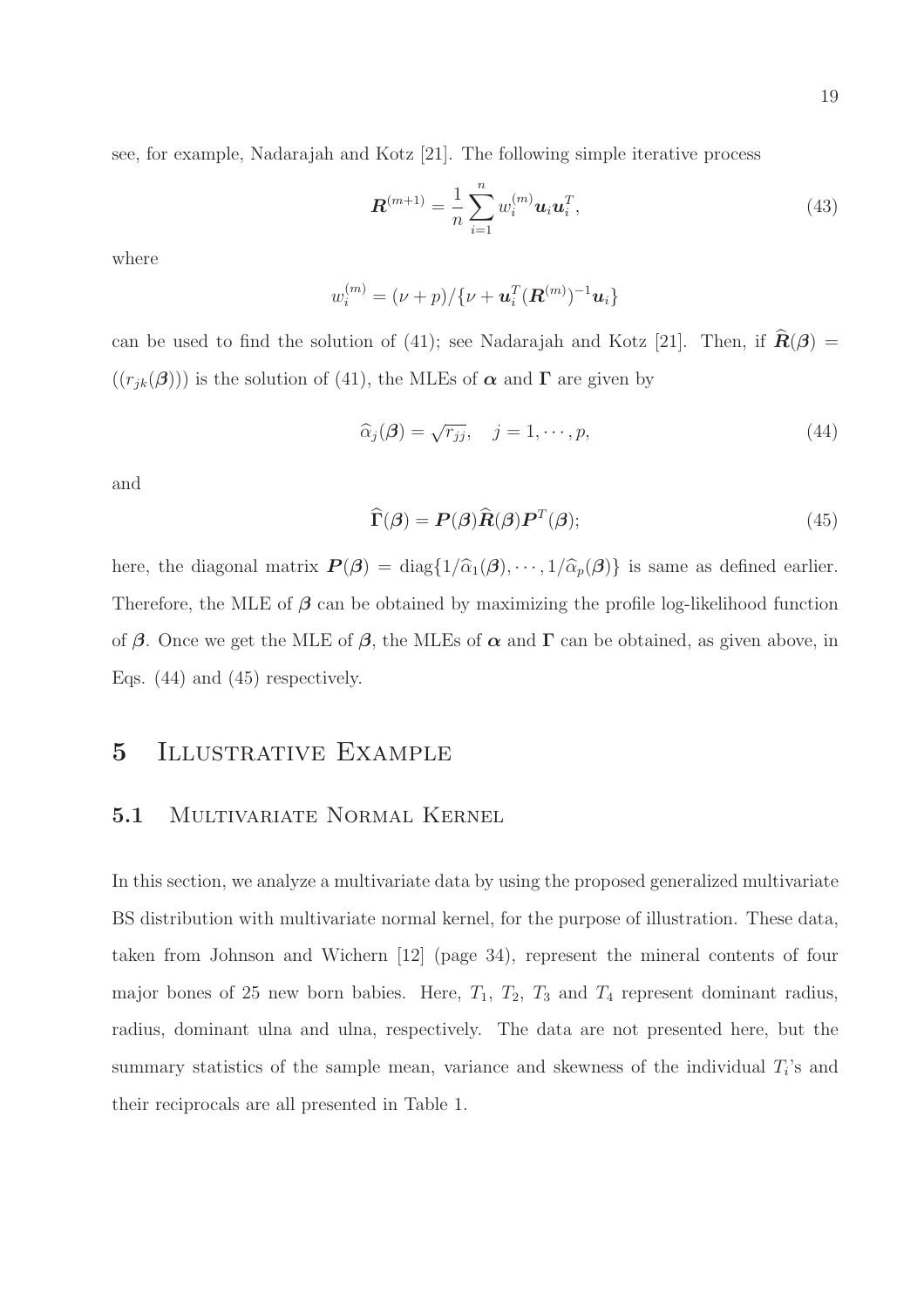| Variables $\rightarrow$ | $T_1$    |       | $T_2$     |       | $T_3$    |          | $T_{4}$  |           |
|-------------------------|----------|-------|-----------|-------|----------|----------|----------|-----------|
| Statistics $\downarrow$ |          |       |           |       |          |          |          |           |
| Mean                    | 0.844    |       | 0.818     | 1.245 | 0.704    | $+1.452$ | 0.694    | 1.474     |
| Variance                | 0.012    | 0.041 | $0.011\,$ | 0.034 | 0.011    | 0.050    | 0.010    | 0.052     |
| Skewness                | $-0.793$ | 2.468 | $-0.543$  | 1.679 | $-0.022$ | 0.381    | $-0.133$ | $0.755$ ' |

Table 1: The sample mean, variance and coefficient of skewness of  $T_i$  and  $T_i^{-1}$  $i_i^{-1}$  for  $i = 1, \dots, 4$ .

It is clear from Table 1 that all  $T_i$  and  $T_i^{-1}$  $i_i^{-1}$  (for  $i = 1, \dots, 4$ ) are quite skewed. To get an idea about the hazard functions of  $T_i$ 's and  $T_i^{-1}$  $i^{-1}$ 's, we have plotted in Figures 1 and 2 the marginal scaled TTT transforms of  $T_i$ 's and  $T_i^{-1}$  $i_i^{-1}$ 's, respectively, as suggested by Aarset [1]; see Kundu et al. (2008) and Azevedo et al. (2012) for a detailed analysis of hazard functions of univariate BS distributions based on normal and t kernels.

Since all of them are concave first and then convex, the plots do seem to suggest that the hazard functions are all unimodal. For checking whether the Birnbaum-Saunders distribution can be used for fitting the marginal distributions, the modified moment estimates of  $\alpha_i$  and  $\beta_i$  (for  $i = 1, \dots, 4$ ), as proposed by Ng et al. [23], were computed. Using these values, the Kolmogorov-Smirnov (KS) distances between the empirical distribution function and the fitted distribution function and the corresponding p-values (determined by Monte Carlo simulations) were computed, and these results are presented in Table 2. The obtained results suggest that the Birnbaum-Saunders distribution fits all the marginals very well.

All these suggest that we could fit 4-variate Birnbaum-Saunders distribution to the considered data. Using modified moment estimates as initial guess, we found the MLEs of  $\beta_1$ ,  $\beta_2$ ,  $\beta_3$  and  $\beta_4$  to be 0.8547, 0.7907, 0.7363 and 0.8161, respectively. Finally, the corresponding maximum likelihood estimates of  $\alpha_1$ ,  $\alpha_2$ ,  $\alpha_3$  and  $\alpha_4$  were obtained to be 0.1491, 0.1393, 0.1625 and 0.2304, respectively, and the corresponding maximized log-likelihood value to be 182.561896. The 95% non-parametric bootstrap confidence intervals of  $\beta_1$ ,  $\beta_2$ ,  $\beta_3$  and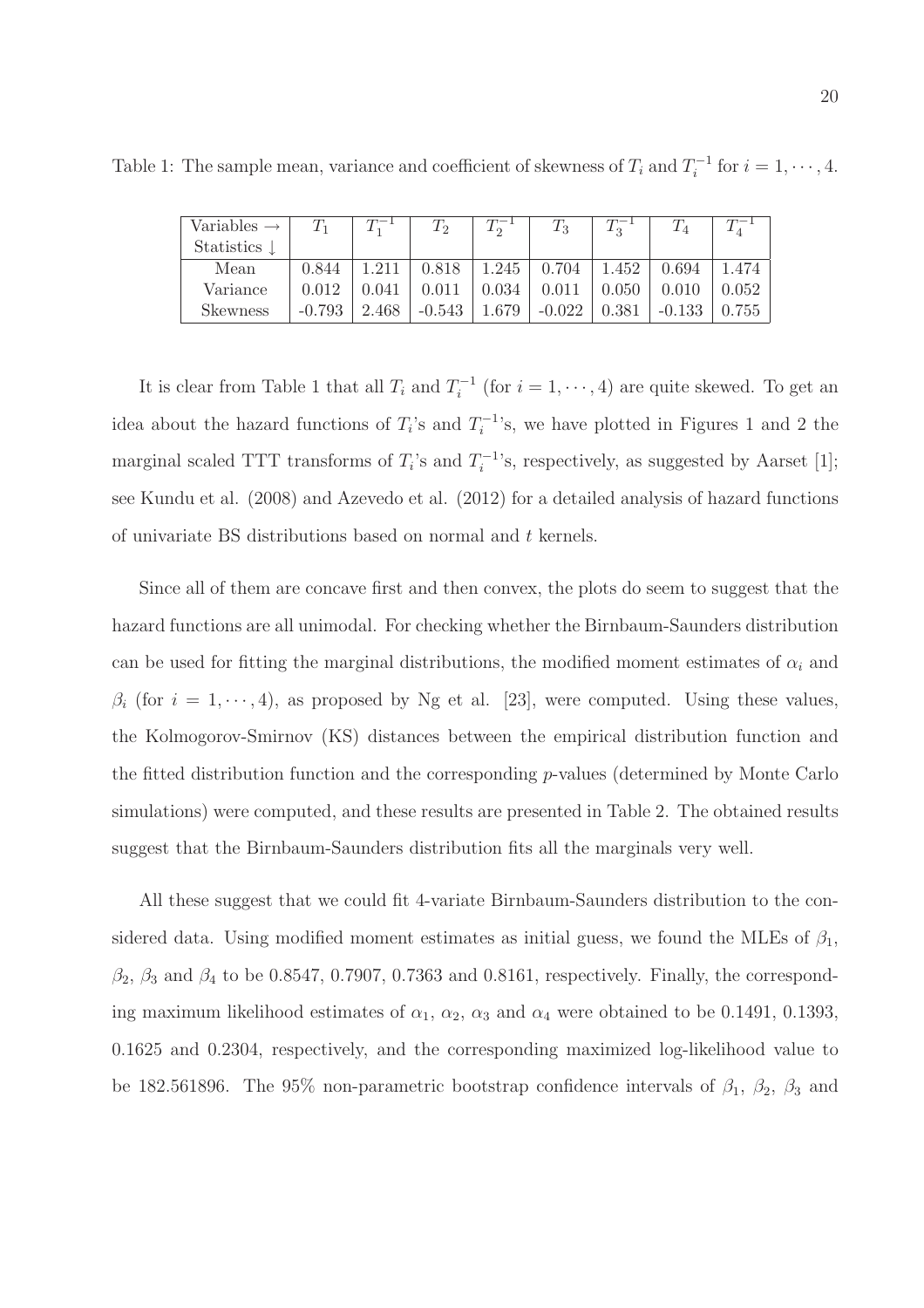Table 2: The modified moment estimates of  $\alpha_i$  and  $\beta_i$ , the KS distance between the empirical distribution function and the fitted distribution function, and the corresponding  $p$  values.

|         | $\alpha$ |        | ΚS       | р     |  |
|---------|----------|--------|----------|-------|--|
|         |          |        | distance |       |  |
| $T_1$   | 0.1473   | 0.8347 | 0.161    | 0.537 |  |
| $T_2$   | 0.1372   | 0.8107 | 0.145    | 0.671 |  |
| $T_3$   | 0.1525   | 0.6963 | 0.109    | 0.929 |  |
| $T_{4}$ | 0.1503   | 0.6861 | 0.094    | 0.979 |  |

 $\beta_4$  were then obtained as  $(0.8069, 0.9025), (0.7475, 0.8339), (0.6950, 0.7776)$  and  $(0.7760,$ 0.8562), respectively. Similarly, the 95% non-parametric bootstrap confidence intervals of  $\alpha_1, \alpha_2, \alpha_3$  and  $\alpha_4$  were obtained as (0.1085, 0.1897), (0.1015, 0.1771), (0.1204, 0.2046) and  $(0.1890, 0.2718)$ , respectively. The maximum likelihood estimate of  $\Gamma$  is obtained as

$$
\widehat{\mathbf{\Gamma}} = \begin{bmatrix} 1.000 & 0.767 & 0.715 & 0.515 \\ 0.767 & 1.000 & 0.612 & 0.381 \\ 0.715 & 0.612 & 1.000 & 0.693 \\ 0.515 & 0.381 & 0.693 & 1.000 \end{bmatrix} . \tag{46}
$$

Now, suppose we are interested in testing the hypotheses

$$
H_0: \beta_1 = \beta_2 = \beta_3 = \beta_4 (= \beta, \text{ say})
$$
 vs.  $H_1$ : they are not all equal.

In this case, we find the maximum likelihood estimate of the common  $\beta$  as 0.7689, and the constrained maximum likelihood estimates of  $\alpha_1$ ,  $\alpha_2$ ,  $\alpha_3$  and  $\alpha_4$  to be 0.1689, 0.1471, 0.1823 and 0.1890, respectively. The corresponding constrained maximum likelihood estimate of Γ is obtained as

$$
\widetilde{\Gamma} = \begin{bmatrix} 1.000 & 0.841 & 0.253 & 0.131 \\ 0.841 & 1.000 & 0.372 & 0.378 \\ 0.252 & 0.372 & 1.000 & 0.800 \\ 0.131 & 0.378 & 0.800 & 1.000 \end{bmatrix},
$$
\n(47)

with the corresponding maximized log-likelihood value as 124.81564. So, by using the likelihood ratio test, we conclude that there is no evidence to support  $H_0$  since we have  $p < 10^{-8}$ in this case.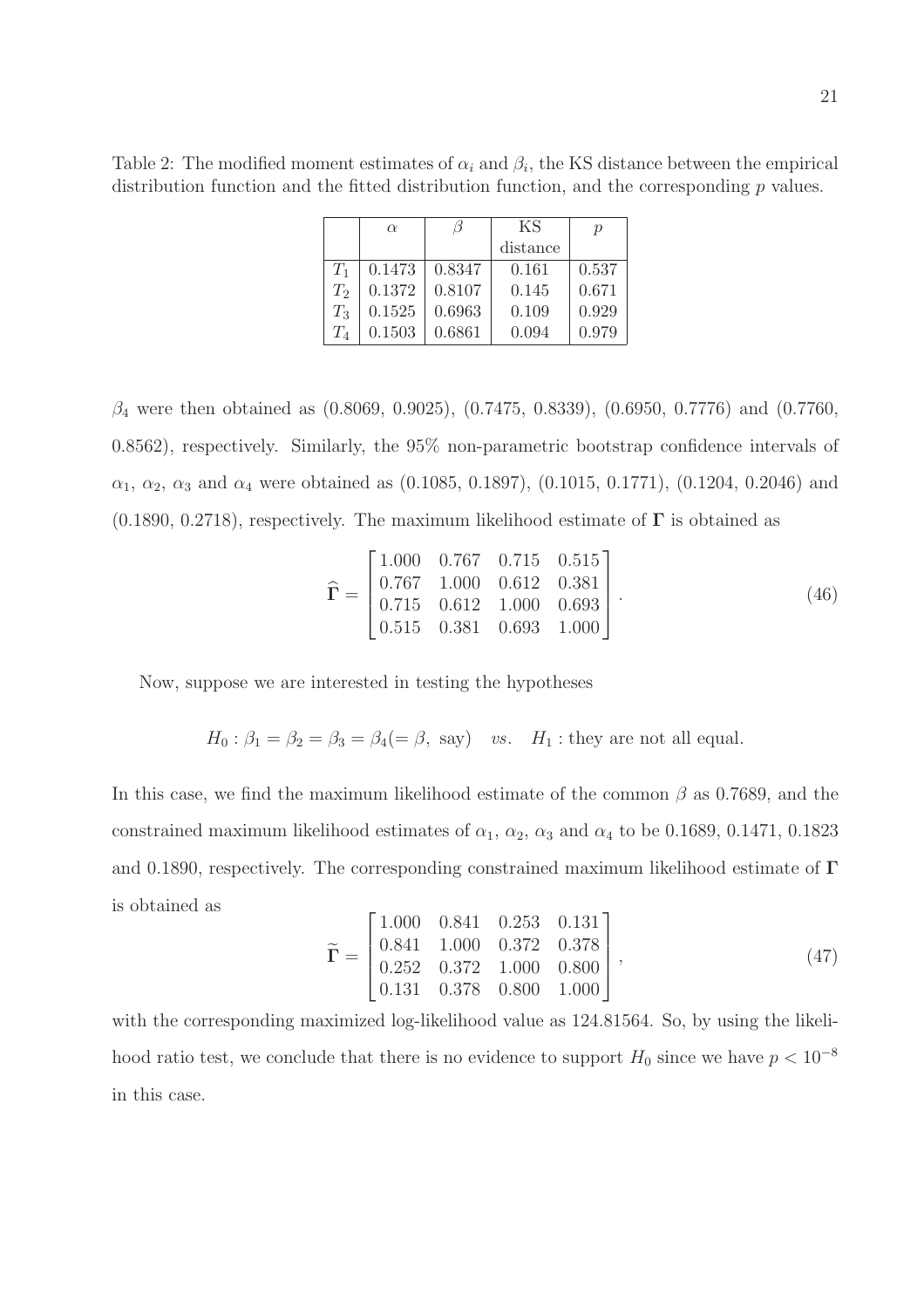### 5.2 MULTIVARIATE-t KERNEL

In this section, we re-analyze the same data considered in the preceding subsection by using the generalized 4-variate Birnbaum-Saunders distribution with mutivariate-t kernel. We varied the degrees of freedom  $\nu$  from 1 to 20 for profile analysis with respect to  $\nu$ . We computed the MLEs of all the parameters and the corresponding maximized log-likelihood values for different choices of  $\nu$ . We observed that the maximized log-likelihood values increase first and then decrease. The maximized log-likelihood values, computed as a function of the degrees of freedom  $\nu$ , through this discrete profile search, are presented in Table 3, and these values have also been plotted in Figure 3.

Table 3: The maximized log-likelihood value vs. degrees of freedom  $\nu = 1(1)20$ .

| $\mathcal{U}$ | Maximized      | $\nu$                       | Maximized      | $\nu$ | Maximized      | $\nu$ | Maximized      |
|---------------|----------------|-----------------------------|----------------|-------|----------------|-------|----------------|
|               | log-likelihood |                             | log-likelihood |       | log-likelihood |       | log-likelihood |
|               | 181.510422     | $\mathcal{D}_{\mathcal{L}}$ | 187.544418     |       | 189.382248     |       | 189.978531     |
| 5             | 190.111679     | 6                           | 190.048141     |       | 189.984222     |       | 189.889908     |
| 9             | 189.769516     | 10                          | 189.638428     | 11    | 189.505157     | 12    | 189.374313     |
| 13            | 189.266373     | 14                          | 189.175812     | 15    | 189.088974     | 16    | 189.006287     |
| 17            | 188.927994     | 18                          | 188.854111     | 19    | 188.784485     | 20    | 188.718903     |

We observe that the maximum occurs at  $\nu = 5$ , with the associated log-likelihood value (without the additive constant) being 190.112. It is important to mention here that the selection of the best t-kernel function through the maximized log-likelihood value is equivalent to selecting by the Akaike Information Criterion since the number of model parameters remains the same when  $\nu$  varies. Furthermore, this maximized log-likelihood value of 190.112 for the multivariate-t kernel with  $\nu = 5$  degrees of freedom is significantly larger than the corresponding value of 182.562 for the multivariate normal kernel, which does provide evidence to the fact that the multivariate-t kernel provides a much better fit for these data.

Now, we provide detailed results for the case  $\nu = 5$ . In this case, the MLEs of  $\beta_1$ ,  $\beta_2$ ,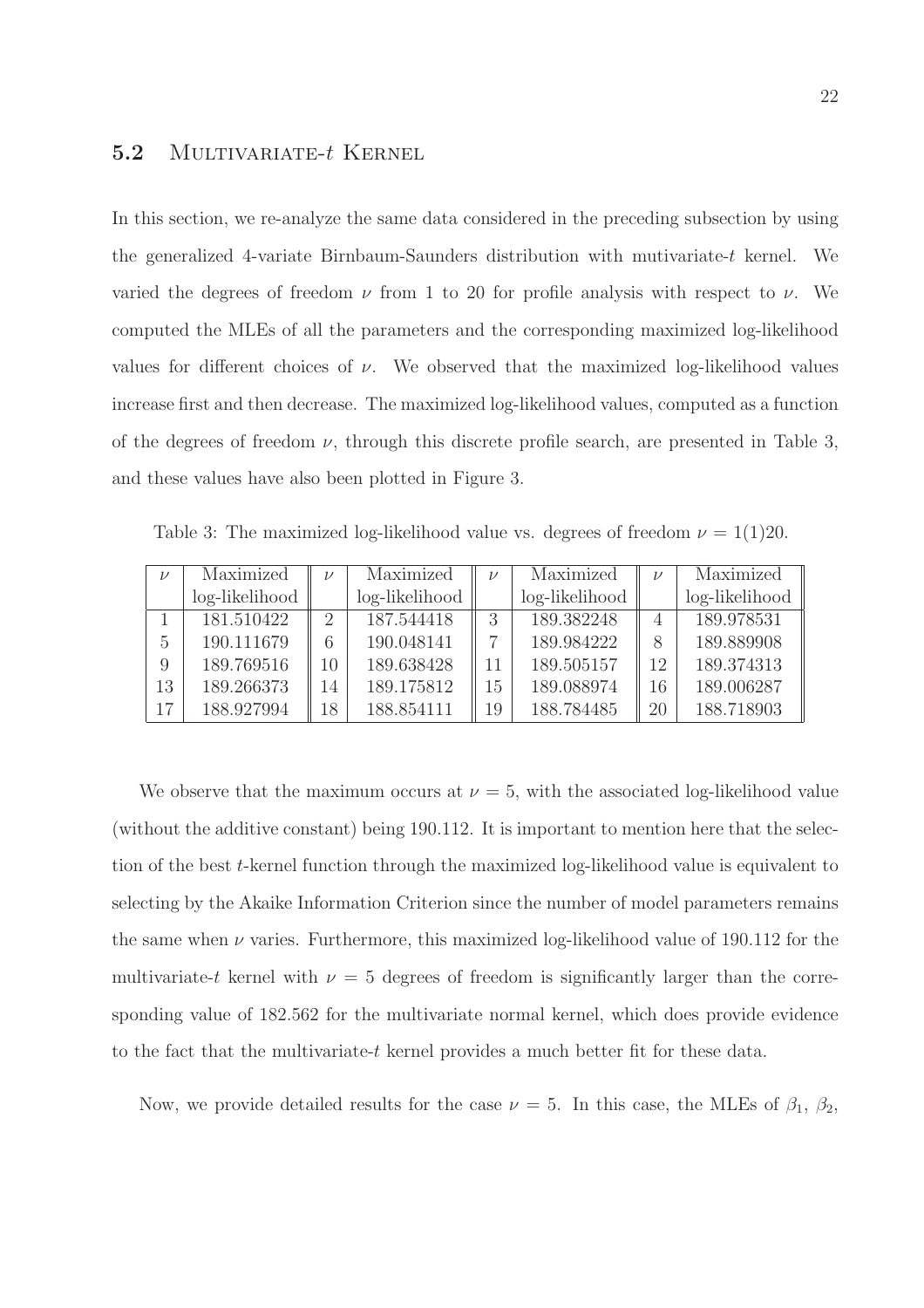$\beta_3$  and  $\beta_4$  are found to be 0.8686, 0.8469, 0.7349, 0.7156, respectively. The corresponding 95% confidence intervals, obtained by the use of non-parametric bootstrap method, are (0.7975, 0.9423), (0.7991, 0.9147), (0.6614, 0.7967), and (0.6357, 0.7855), respectively. The MLEs of  $\alpha_1$ ,  $\alpha_2$ ,  $\alpha_3$  and  $\alpha_4$  are 0.1057, 0.1357, 0.1413 and 0.1372 and the associated 95% non-parametric bootstrap confidence intervals are (0.0745, 0.1387), (0.0975, 0.1689), (0.1115, 0.1712), and (0.1015, 0.1655), respectively. The maximum likelihood estimate of  $\Gamma$  is obtained as

$$
\widehat{\mathbf{\Gamma}} = \begin{bmatrix} 1.000 & 0.812 & 0.699 & 0.493 \\ 0.812 & 1.000 & 0.598 & 0.412 \\ 0.699 & 0.598 & 1.000 & 0.711 \\ 0.493 & 0.412 & 0.711 & 1.000 \end{bmatrix} . \tag{48}
$$

### 6 Concluding Remarks

In this paper, we have introduced a *p*-variate generalized Birnbaum-Saunders distribution, and derived many of its properties. The maximum likelihood estimates of the model parameters for two special cases have been discussed in detail. It has been observed that in both these cases, the maximum likelihood estimates can be obtained numerically by an optimization process in conjunction with the profile likelihood method. Explicit expressions for the elements of the Fisher information matrix in the case of multivariate normal kernel have been provided. For illustrative purposes, one data set has been analyzed in which case it has been shown that the generalized Birnbaum-Saunders distribution with the multivariate-t kernel provides a better fit than the one with the multivariate normal kernel.

The estimation of the parameters of the generalized multivariate Birnbaum-Saunders distribution, for an arbitrary kernel function, as well as model selection and model discrimination within this general family still remain as challenging open problems. Work is currently under progress on these problems and we hope to report these findings in a future paper.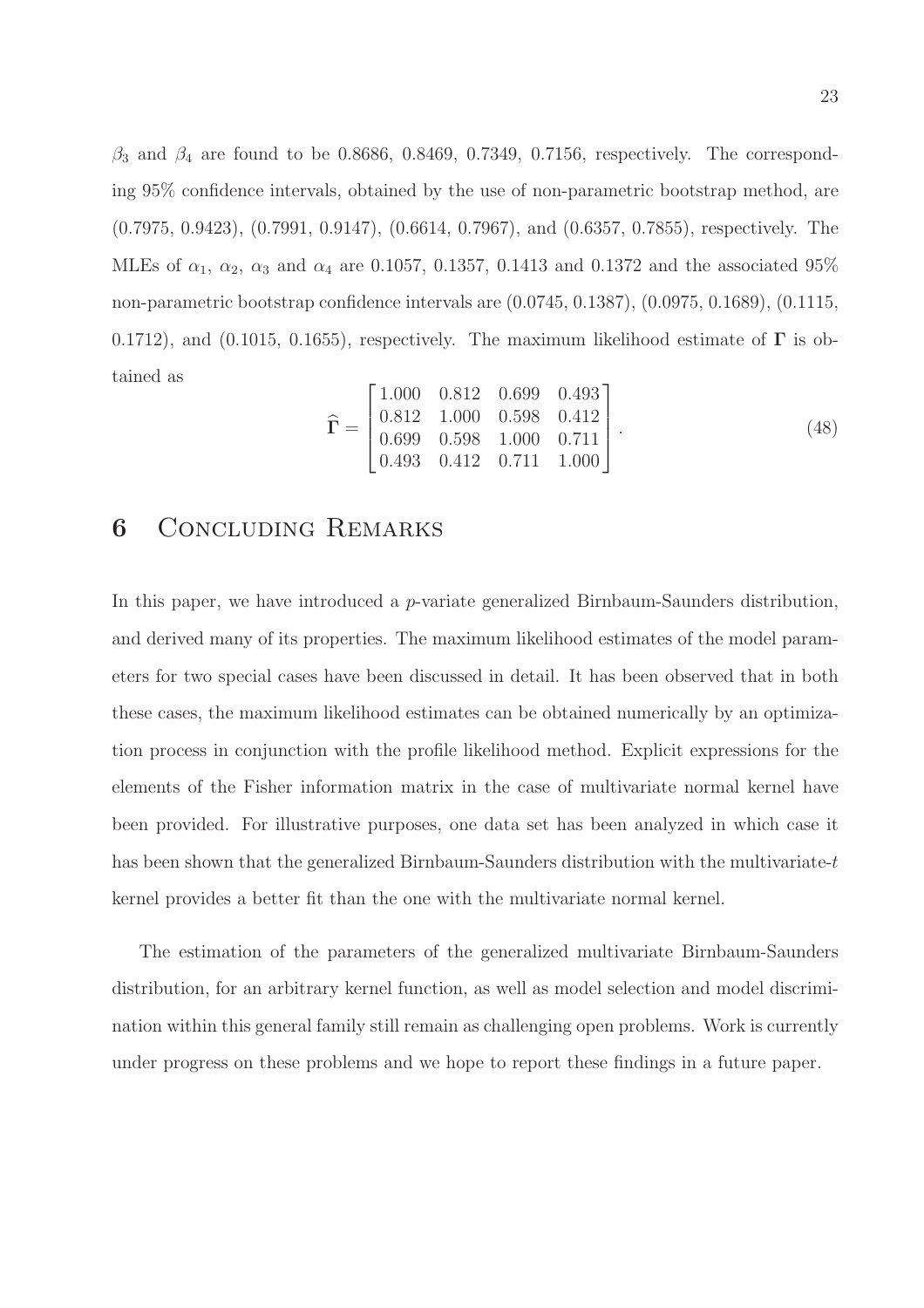### Acknowledgements

The authors thank the referees and the associate editor for their constructive comments and suggestions on an earlier version of this manuscript which led to this improved revised version.

# Appendix A: Fisher Information Matrix

For deriving the elements of the expected Fisher information matrix, the following expressions and results are useful. Let  $T \sim BS_p(\alpha, \beta, \Gamma)$  and  $\Gamma = ((\gamma_{ik}))$ . Then:

(a)

$$
E\left\{ \left( \sqrt{\frac{T_i}{\beta_i}} - \sqrt{\frac{\beta_i}{T_i}} \right) \left( \sqrt{\frac{T_k}{\beta_k}} - \sqrt{\frac{\beta_k}{T_k}} \right) \right\} = \alpha_i \alpha_k \gamma_{ik}, \quad i \neq k = 1, \dots, p; \tag{49}
$$

$$
E\left(\sqrt{\frac{T_k}{\beta_k}} - \sqrt{\frac{\beta_k}{T_k}}\right)^2 = \alpha_k^2, \quad k = 1, \cdots, p. \tag{50}
$$

If we denote

$$
E\left(\sqrt{\frac{T_i T_k}{\beta_i \beta_k}}\right) = \psi_1(\alpha_i, \alpha_k, \gamma_{ik}), \quad i \neq k = 1 \cdots, p,
$$
\n(51)

then we immediately have, for  $i \neq k = 1, \dots, p$ ,

$$
E\left(\sqrt{\frac{\beta_i \beta_k}{T_i T_k}}\right) = \psi_1(\alpha_i, \alpha_k, \gamma_{ik}) \text{ and } E\left(\sqrt{\frac{\beta_i T_k}{T_i \beta_k}}\right) = \psi_1(\alpha_i, \alpha_k, -\gamma_{ik}).
$$

An explicit expression for  $\psi_1(\cdot)$  has been given by Kundu et al. [17]. Moreover,

$$
\frac{\partial}{\partial \gamma_{ik}} (\mathbf{\Gamma}^{-1}) = -\mathbf{\Gamma}^{-1} \left( \frac{\partial}{\partial \gamma_{ik}} \mathbf{\Gamma} \right) \mathbf{\Gamma}^{-1} = \mathbf{B}^{ik} = ((b_{j_1, j_2}^{ik})) \text{ (say)}, \quad i, k, j_1, j_2 = 1, \cdots, p,
$$

$$
\frac{\partial^2}{\partial \gamma_{ik}^2} (\mathbf{\Gamma}^{-1}) = 2\mathbf{\Gamma}^{-1} \left( \frac{\partial}{\partial \gamma_{ik}} \mathbf{\Gamma} \right) \mathbf{\Gamma}^{-1} \left( \frac{\partial}{\partial \gamma_{ik}} \mathbf{\Gamma} \right) \mathbf{\Gamma}^{-1} = 2\mathbf{A}^{ik} = 2((a_{j_1, j_2}^{ik})) \text{ (say)},
$$

for  $i, k, j_1, j_2 = 1, \dots, p$ . Furthermore,

$$
\frac{\partial^2}{\partial \gamma_{ik} \partial \gamma_{st}} (\mathbf{\Gamma}^{-1}) = -\mathbf{\Gamma}^{-1} \left( \frac{\partial}{\partial \gamma_{ik}} \mathbf{\Gamma} \right) \mathbf{\Gamma}^{-1} \left( \frac{\partial}{\partial \gamma_{st}} \mathbf{\Gamma} \right) \mathbf{\Gamma}^{-1} - \mathbf{\Gamma}^{-1} \left( \frac{\partial}{\partial \gamma_{st}} \mathbf{\Gamma} \right) \mathbf{\Gamma}^{-1} \left( \frac{\partial}{\partial \gamma_{ik}} \mathbf{\Gamma} \right) \mathbf{\Gamma}^{-1}
$$
\n
$$
= -C^{ikst} = ((c_{j_1, j_2}^{ikst})), \quad \text{(say)},
$$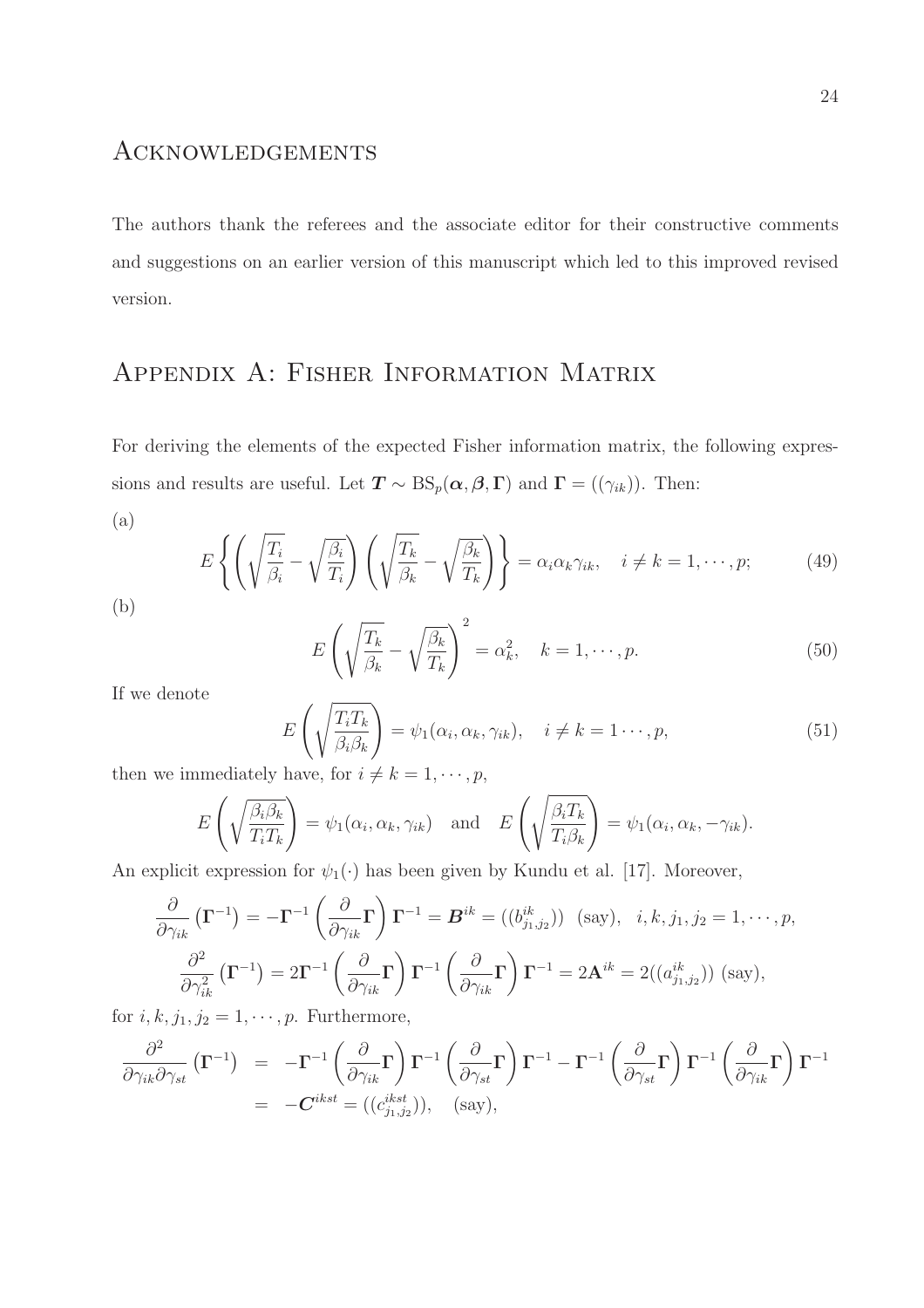for 
$$
(i,k) \neq (s,t)
$$
 or  $(i,k) \neq (t,s)$ ,  $i, k, s, t, j_1, j_2 = 1, \dots, p$ . Let us denote  $\Gamma^{-1} = ((\gamma^{ik}))$ , and  
\n
$$
f(\alpha, \beta, \Gamma) = -\frac{1}{2} \ln |\Gamma| - \frac{1}{2} \mathbf{V}^T \Gamma^{-1} \mathbf{V} - \sum_{j=1}^p \ln \alpha_j - \sum_{j=1}^p \ln \beta_j + \sum_{j=1}^p \ln \left\{ \left( \frac{\beta_j}{T_j} \right)^{\frac{1}{2}} + \left( \frac{\beta_j}{T_j} \right)^{\frac{3}{2}} \right\},
$$
\n(52)

where

$$
\mathbf{V}^T = \left[ \frac{1}{\alpha_1} \left( \sqrt{\frac{T_1}{\beta_1}} - \sqrt{\frac{\beta_1}{T_1}} \right), \cdots, \frac{1}{\alpha_p} \left( \sqrt{\frac{T_p}{\beta_p}} - \sqrt{\frac{\beta_p}{T_p}} \right) \right].
$$

Then,

$$
-E\left(\frac{\partial^2 f}{\partial \alpha_i^2}\right) = \frac{1}{\alpha_i^2} \left[3\gamma^{ii} + 2\sum_{k=1, k\neq i}^p \gamma^{ik}\gamma_{ik} - 1\right], \quad -E\left(\frac{\partial^2 f}{\partial \alpha_i \partial \alpha_k}\right) = -\frac{1}{\alpha_i \alpha_k} \gamma_{ik} \gamma^{ik},
$$
  

$$
-E\left(\frac{\partial^2 f}{\partial \beta_i^2}\right) = \frac{1}{\beta_i^2} \left[-\frac{1}{2} + J(\alpha_i) + \frac{1}{\alpha_i^2} \left(1 + \frac{\alpha_i^2}{2}\right)\right]
$$
  

$$
+ \frac{1}{\beta_i^2} \left[\frac{\gamma^{ii}}{4} (5 + \alpha_i^2) + \sum_{k=1, k\neq i}^p \frac{1}{2\alpha_i \alpha_k} \gamma^{ik} \left(\psi_1(\alpha_i, \alpha_k, \gamma_{ik}) - \psi_1(\alpha_i, \alpha_k, -\gamma_{ik})\right)\right],
$$

where

$$
J(\alpha) = \int_{-\infty}^{\infty} (1 + g(\alpha u))^{-2} d\Phi(u) \text{ and } g(u) = 1 + \frac{1}{2}u^2 + u\left(1 + \frac{u^2}{4}\right)^{\frac{1}{2}},
$$
  

$$
-E\left(\frac{\partial^2 f}{\partial \beta_i \partial \beta_k}\right) = \frac{\gamma^{ik}}{2\alpha_i \alpha_k \beta_i \beta_k} \left[\psi_1(\alpha_i, \alpha_k, \gamma_{ik}) + \gamma_1(\alpha_i, \alpha_k, -\psi_{ik})\right],
$$
  

$$
-E\left(\frac{\partial^2 f}{\partial \gamma_{ik}^2}\right) = \sum_{j_1=1}^p \sum_{j_2=1}^p a_{j_1, j_2}^{ik} \gamma_{j_1, j_2} + \frac{1}{2}c_{ik},
$$

where

$$
c_{ik} = \begin{cases} \frac{|\Gamma| - \gamma_{ii}^2}{|\Gamma|^2} & \text{if } i = k, \\ \frac{2|\Gamma| - 4\gamma_{ik}^2}{|\Gamma|^2} & \text{if } i \neq k. \end{cases}
$$

For  $(i,k) \neq (s,t)$  or  $(i,k) \neq (t,s)$ , and for  $i \neq k$ ,  $s \neq t$ , we have

$$
-E\left(\frac{\partial^2 f}{\partial \gamma_{ik}\partial \gamma_{st}}\right) = -\frac{1}{2} \sum_{j_1=1}^p \sum_{j_2=1}^p \gamma_{j_1,j_2} c_{j_1,j_2}^{i,k,s,t} - d(i,k,s,t),
$$

where  $d(i, k, s, t)$  is given by

$$
d(i,k,s,t) = \frac{1}{|\mathbf{\Gamma}|^2} \begin{cases} 2\gamma_{ik}\gamma_{st} & \text{if } i \neq k, s \neq t \\ \gamma_{ik}\gamma_{ss} & \text{if } i \neq k, s = t \\ \frac{1}{2}\gamma_{ii}\gamma_{ss} & \text{if } i = k, s = t \end{cases},
$$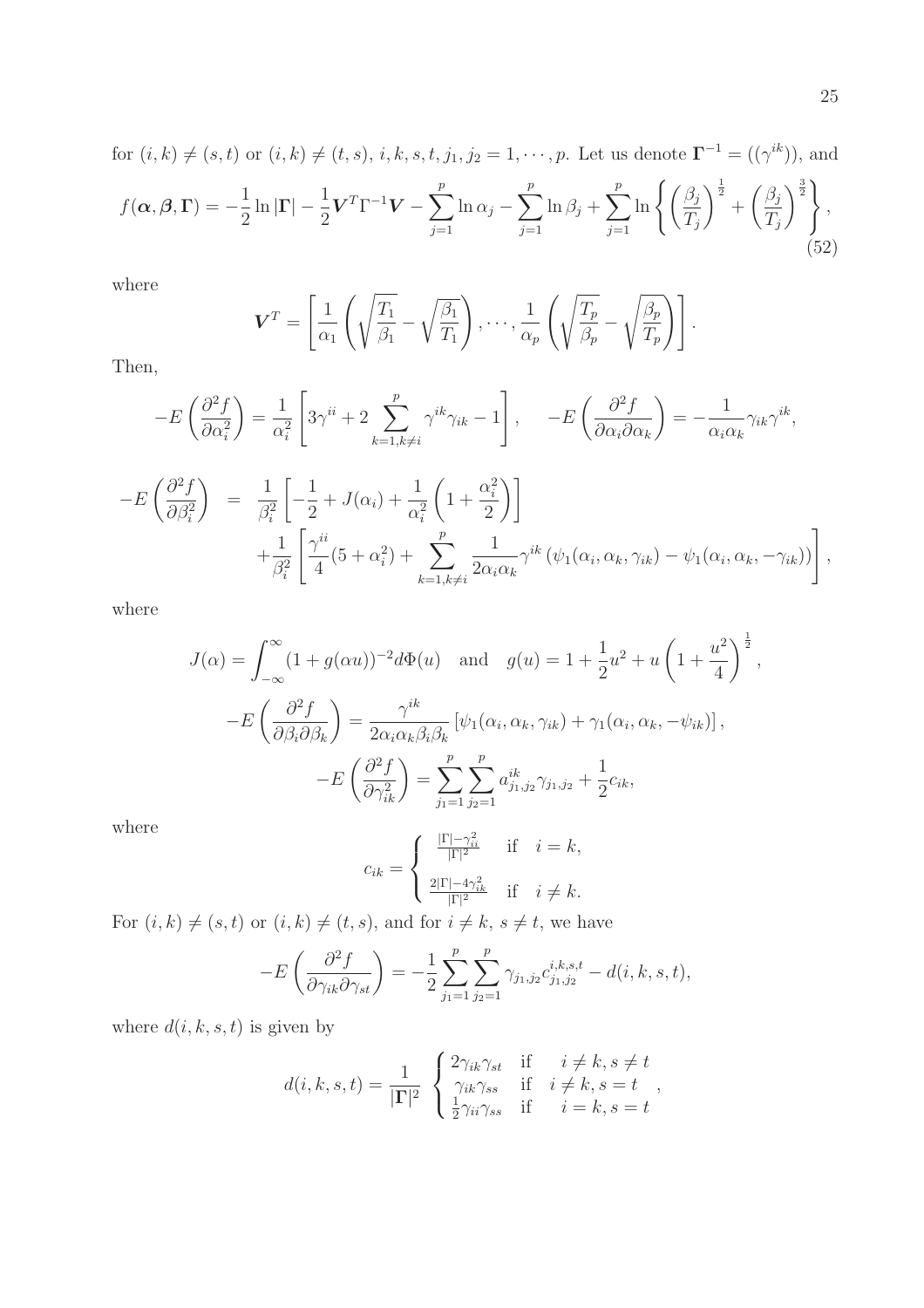$$
-E\left(\frac{\partial^2 f}{\partial \gamma_{jk}\partial \alpha_i}\right) = -\frac{2}{\alpha_i} \sum_{m=1}^p b_{im}^{jk} \gamma_{im} \text{ and } -E\left(\frac{\partial^2 f}{\partial \gamma_{jk}\partial \beta_i}\right) = 0.
$$

# References

- [1] Aarset, M.V. (1987). "How to identify a bathtub shaped hazard rate?", IEEE Transactions on Reliability, vol. 36, 106–108.
- [2] Anderson, T.W. and Fang, K.T. (1989). Statistical Inference in Elliptical Contoured and Related Distributions, Allerton Press, New York.
- [3] Arellano-Valle, R.B., Contreras-Reyes, J.E. and Genton, M.G. (2012), "Shannon entropy and mutual information for multivariate skew-elliptical distributions", Scandinavian Journal of Statistics (to appear), DOI:10.1111/j.1467- 9469.2011.00774.x.
- [4] Azevedo, C., Leiva, V., Athayde, E. and Balakrishnan, N. (2012), "Shape and change point analyses of the Birnbaum-Saunders-t hazard rate and associated estimation", Computational Statistics and Data Analysis, vol. 56, 3887 - 3897.
- [5] Birnbaum, Z.W. and Saunders, S.C. (1969a). "A new family of life distributions", Journal of Applied Probability, vol. 6, 319–327.
- [6] Birnbaum, Z.W. and Saunders, S.C. (1969b). "Estimation for a family of life distributions with applications to fatigue", Journal of Applied Probability, vol. 6, 328– 347.
- [7] Cambanis, S., Huang, S. and Simons, G. (1981). "On the theory of elliptically contoured distribution", Journal of Multivariate Analysis, vol. 11, 365–385.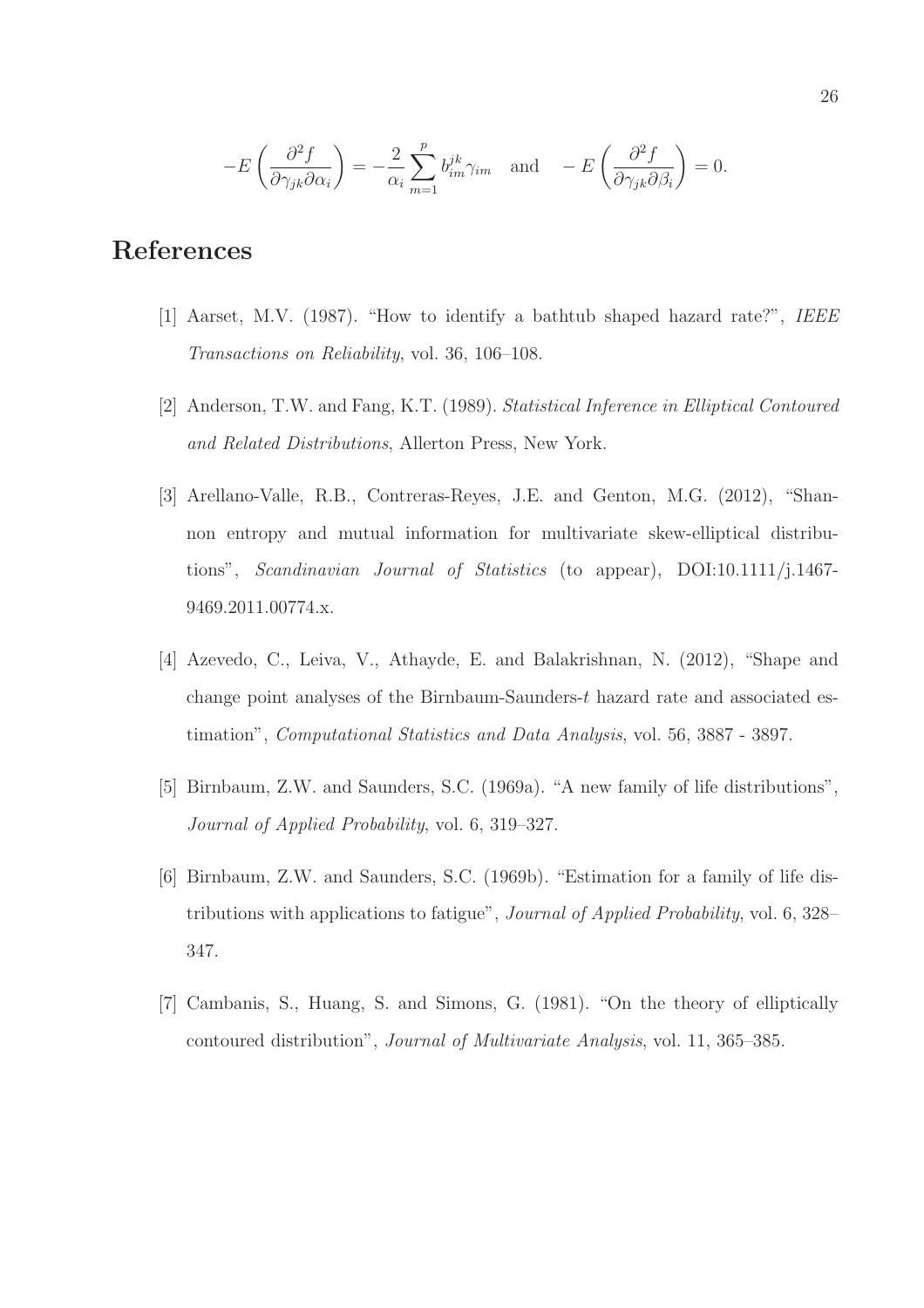- [8] Chhikara, R.S. and Folks, J.L. (1989). The Inverse Gaussian Distribution, Marcel Dekker, New York.
- [9] Diaz-Garcia, J.A. and Leiva-Sanchez, V. (2005). "A new family of life distributions based on the elliptically contoured distributions", Journal of Statistical Planning and Inference, vol. 128, 445–457.
- [10] Fang, K.T., Kotz, S. and Ng, K.W. (1990). Symmetric Multivariate and Related Distributions, Chapman & Hall, London, England.
- [11] Johnson, N.L., Kotz, S. and Balakrishnan, N. (1995). Continuous Univariate Distributions – Vol. 2, Second edition, John Wiley & Sons, New York.
- [12] Johnson, R.A. and Wichern, D.W. (1999). Applied Multivariate Analysis, Fourth Edition, Prentice-Hall, New Jersey.
- [13] Jorgensen, B., Seshadri, V. and Whitmore, G.A. (1991). "On the mixture of the inverse Gaussian distribution with its complementary reciprocal", Scandinavian Journal of Statistics, vol. 18, 77–89.
- [14] Karlin, S. and Rinott, Y. (1980). "Classes of orderings of measures and related correlation inequalities. I. Multivariate totally positive distributions", Journal of Multivariate Analysis, vol. 10, 467–498.
- [15] Kotz, S., Balakrishnan, N. and Johnson, N.L. (2000). Continuous Multivariate Distributions – Vol. 1, Second edition, John Wiley & Sons, New York.
- [16] Kotz, S. and Nadarajah, S. (2004). Multivariate t Distribution and Their Applications, Cambridge University Press, Cambridge, England.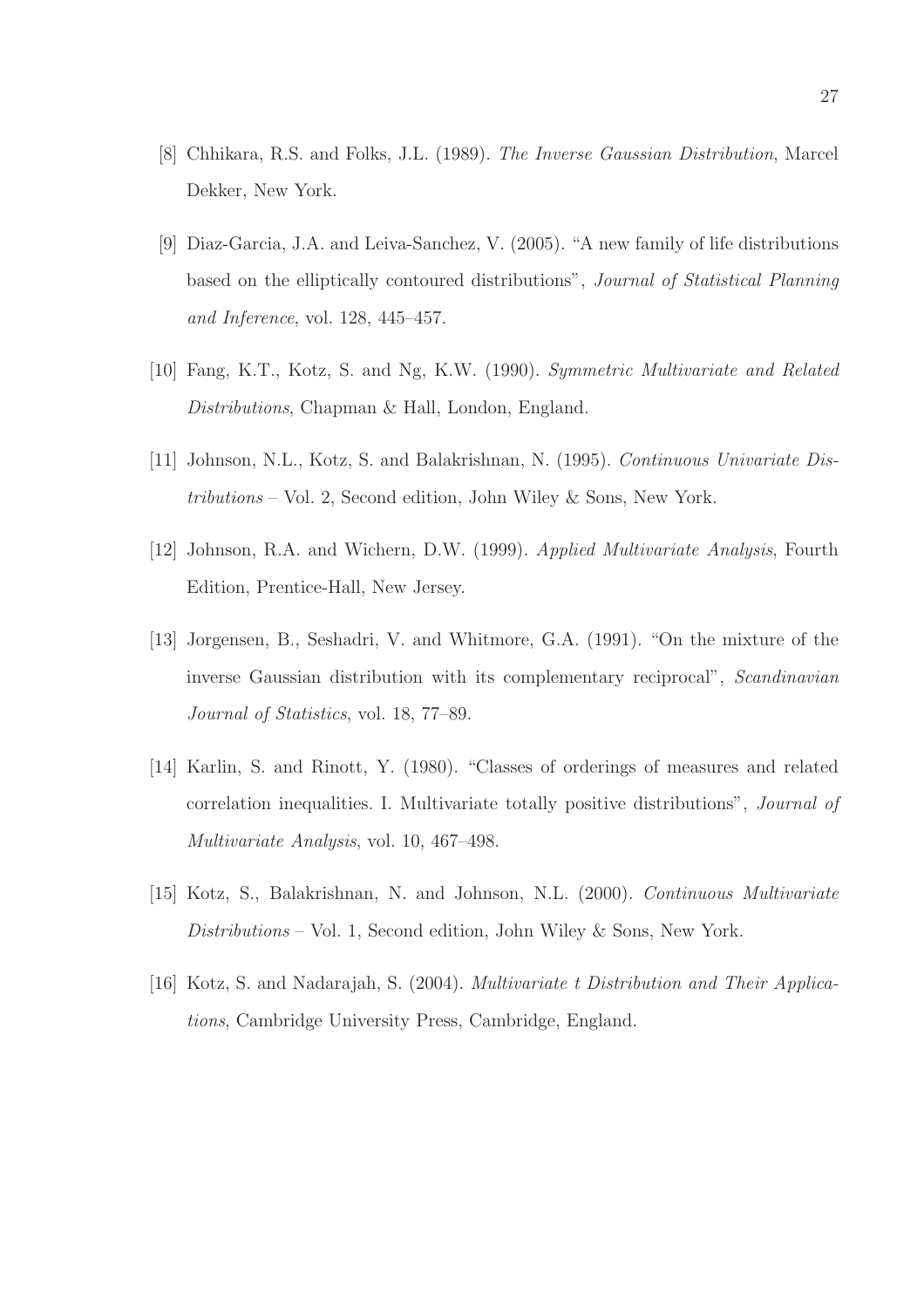- [17] Kundu, D., Balakrishnan, N. and Jamalizadeh, A. (2010). "Bivariate Birnbaum-Saunders distribution and associated inference", Journal of Multivariate Analysis, vol. 101, 113–125.
- [18] Kundu, D., Kannan, N. and Balakrishnan, N. (2008). "On the hazard function of Birnbaum-Saunders distribution and associated inference", Computational Statistics & Data Analysis, vol. 52, 2692–2702.
- [19] Leiva, V., Riquelme, M., Balakrishnan, N. and Sanhueza, A. (2008). "Lifetime analysis based on the generalized Birnbaum-Saunders distribution", Computational Statistics & Data Analysis, vol. 52, 2079–2097.
- [20] Lemonte, A. J., Simas, A. B. and Cribari-Neto, F. (2008). "Bootstrap-based improved estimators for the two-parameter Birnbaum-Saunders distribution", Journal of Statistical Computation and Simulation, vol. 78, 37–49.
- [21] Nadarajah, S. and Kotz, S. (2008). "Estimation methods for the multivariate t distribution", Acta Applied Mathematics, vol. 102, 99–118.
- [22] Naik, D. and Plungpongpun, K. (2006). "A Kotz-type distribution for multivariate statistical inference", In Advances in Distribution Theory, Order Statistics, and Inference (Eds., N. Balakrishnan, E. Castillo and J.M. Sarabia), pp 111–124, Birkhäuser, Boston.
- [23] Ng, H.K.T., Kundu, D. and Balakrishnan, N. (2003). "Modified moment estimation for the two-parameter Birnbaum-Saunders distribution", Computational Statistics & Data Analysis, vol. 43, 283–298.
- [24] Rao, C.R. (1973). Linear Statistical Inference and Its Applications, John Wiley & Sons, New York.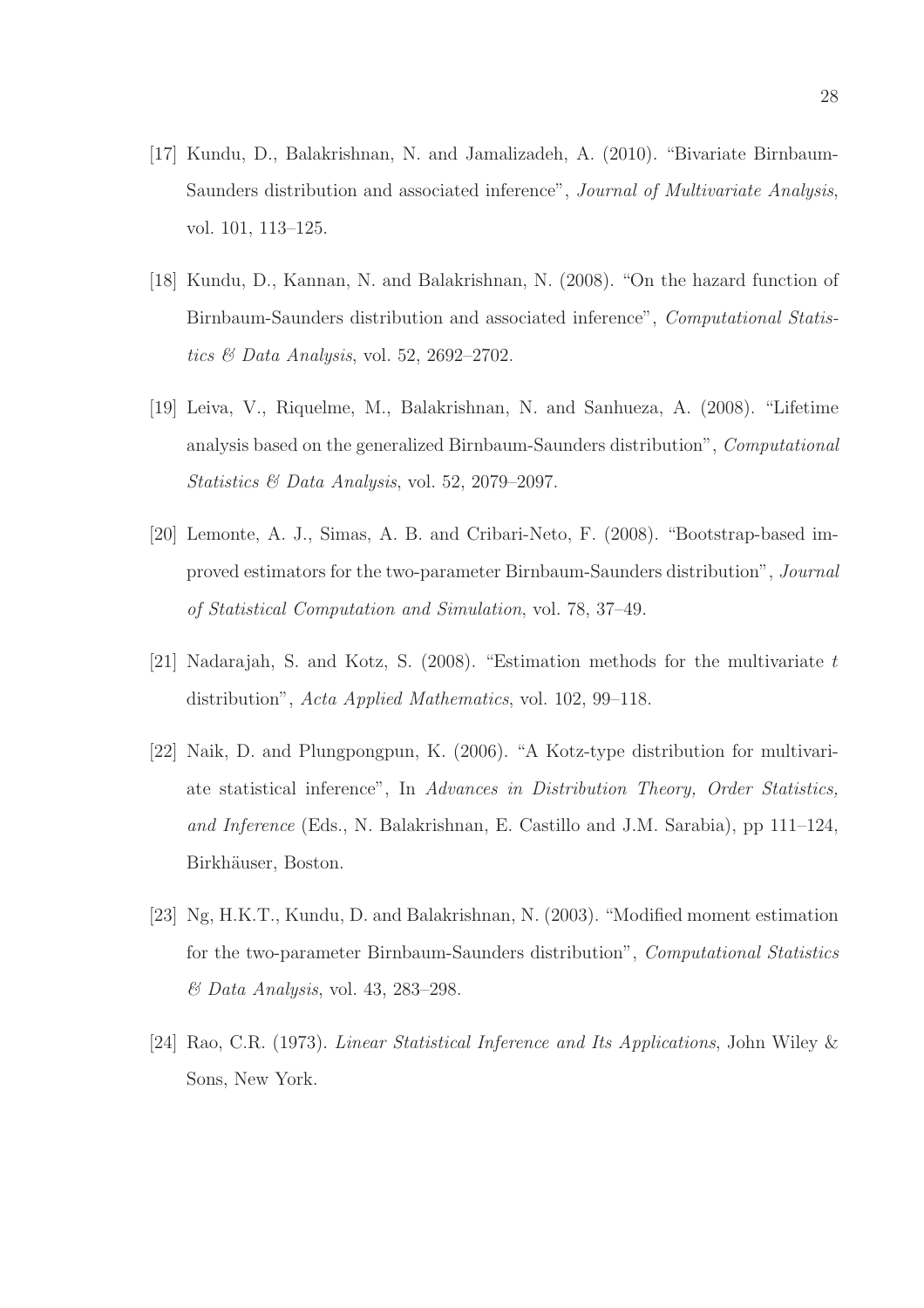- [25] Sampson, A. (1983). "Positive dependence properties of elliptically symmetric distributions", Journal of Multivariate Analysis, vol. 13, 375-381.
- [26] Vilca, F., Santana, L., Leiva, V. and Balakrishnan, N. (2011). "Estimation of extreme percentiles in Birnbaum-Saunders distribution", Computational Statistics & Data Analysis, vol. 55, 1665–1678.
- [27] Xiao, Q., Liu, Z., Balakrishnan, N. and Lu, X. (2010). "Estimation of the Birnbaum-Saunders distribution with current status data", Computational Statistics & Data Analysis, vol. 54, 326–332.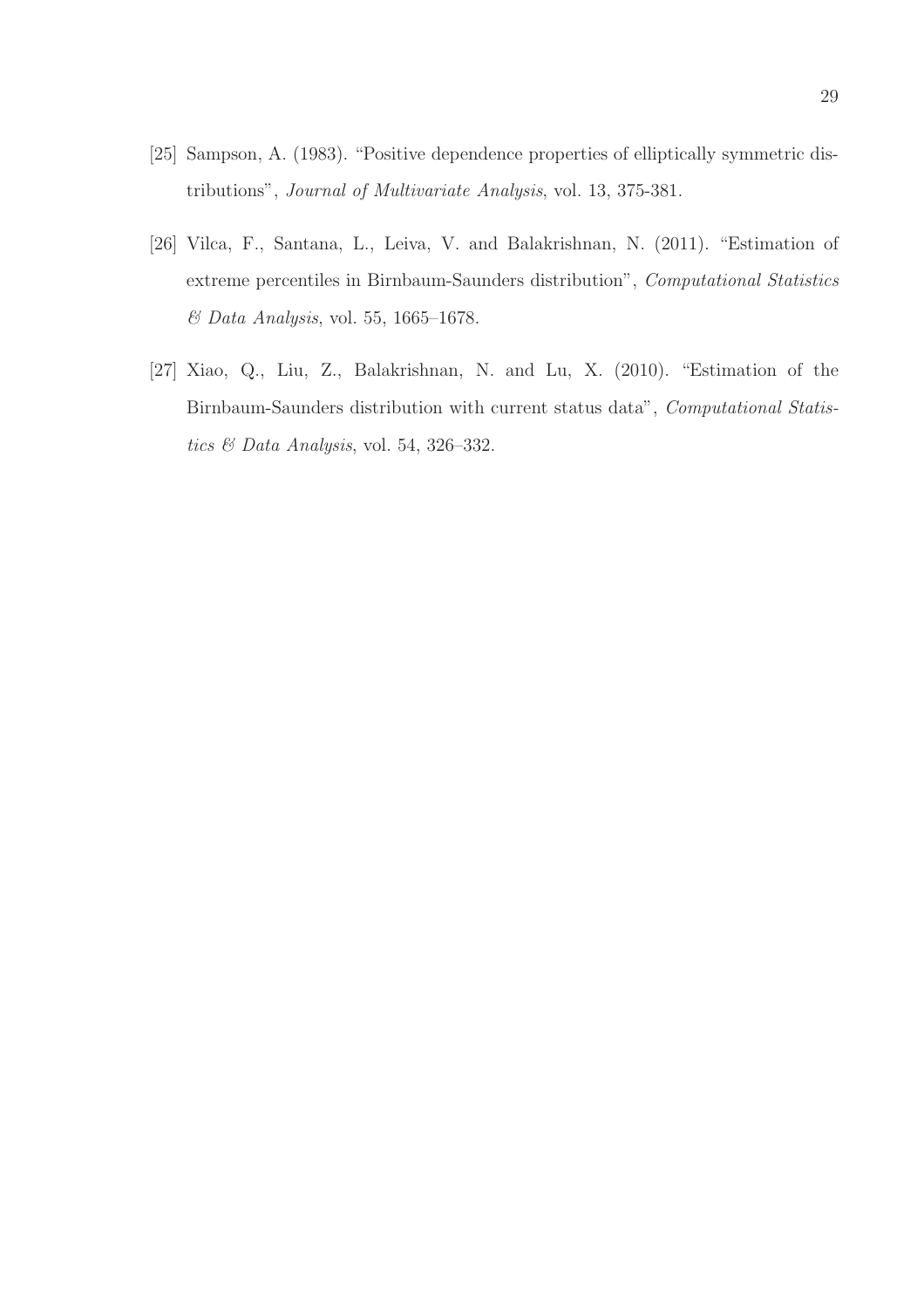

Figure 1: The marginal scaled TTT transform of (a)  $T_1$ , (b)  $T_2$ , (c)  $T_3$ , and (d)  $T_4$ .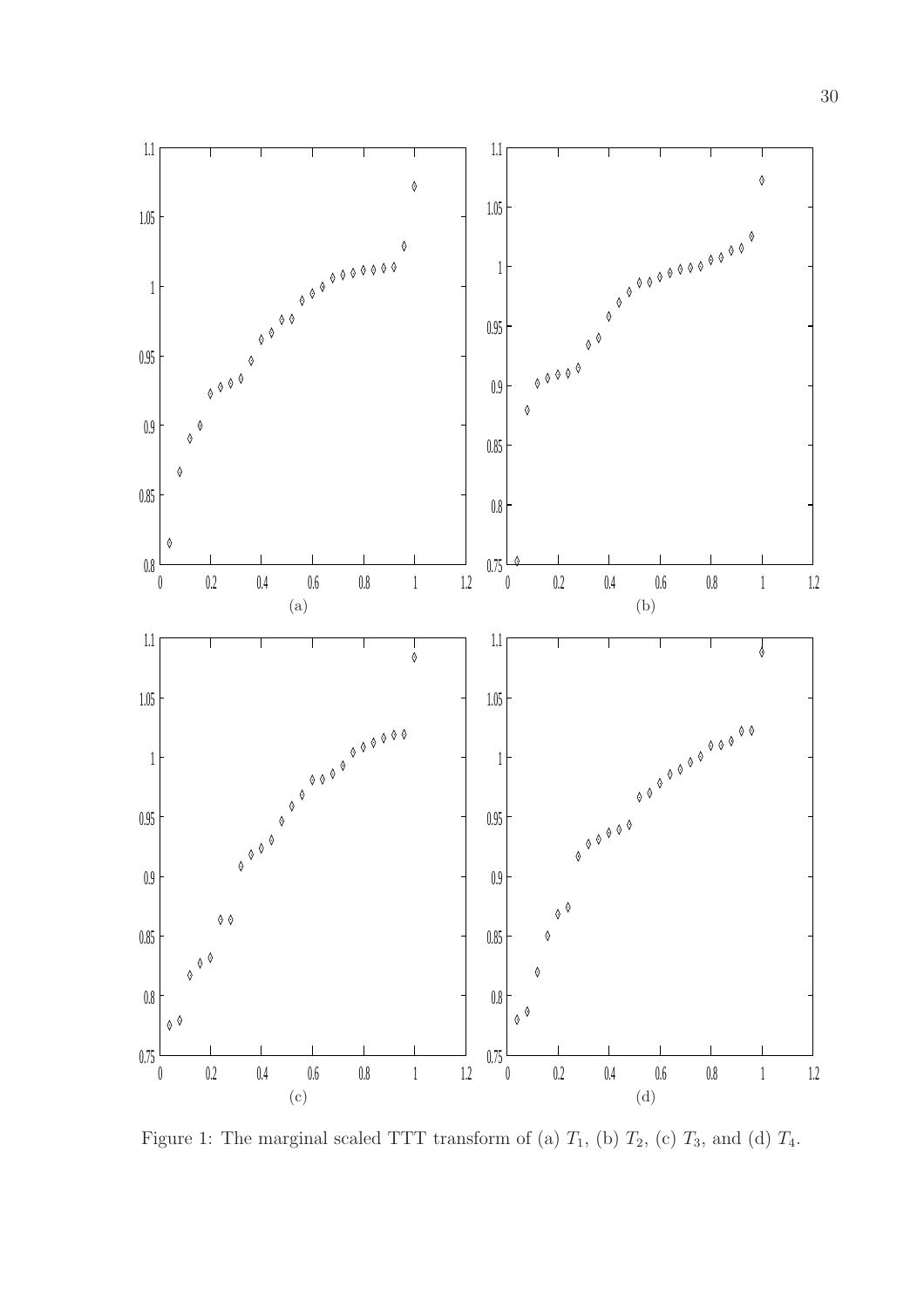

Figure 2: The marginal scaled TTT transform of (a)  $T_1^{-1}$ , (b)  $T_2^{-1}$ , (c)  $T_3^{-1}$ , and (d)  $T_4^{-1}$ .